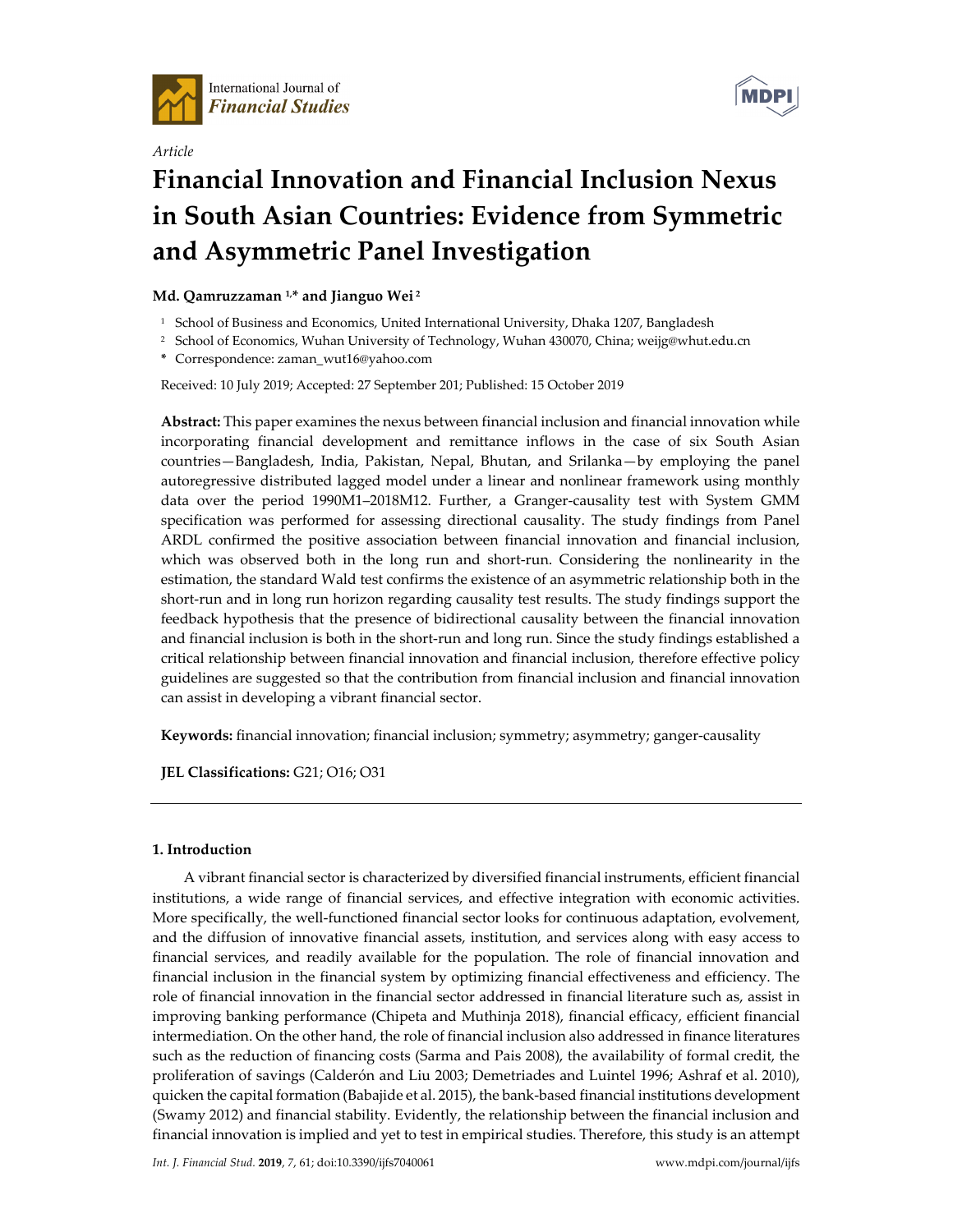to unveil their existing association and explore their pattern of effect running from each other, that is, symmetry or asymmetry.

Recently, financial issues pertinent to financial inclusion get immense attention among researchers, policymakers, central banks, and financial institutions by admitting its critical role in fostering the financial sector all over the world. Financial inclusion, according to World Bank universal financial access by 2020, is one of the key aspects of poverty mitigation and inclusive economic growth. It is because financial inclusion expedites economic growth through efficient resource allocation, financial efficiency, the reduction of financing costs, lowering information costs for credit approval, and institutional efficiency in managing funds (Sarma and Pais 2008). By acknowledging the nexus between financial inclusion and economic growth, a number of finance scholars including, Kim et al. (2018); Sharma (2016); Sanjaya and Nursechafia (2016); Kamboj (2014); Adeola and Evans (2017) and Babajide et al. (2015) unveiled positive linkages.

Financial inclusion, according to Kumar and Mohanty (2011), is the provision of affordable, accessible and relevant financial products to individual and firms that had previously not been able to enjoy those benefits. Financially included individuals and firms enjoy certain benefits over financially excluded pollution such as smooth income transaction, growing the business with external financing, financial security through savings accumulation, and so forth. In particular, financial inclusion enables the financial integration of the unbanked population into the formal financial system by offering diversified financial services, assets and investment opportunities. Hence, for attracting people in the financial system for enjoying financial services, it is indispensable that financial institutions should expand their financial product and services through the adaptation and diffusion of innovative financial instruments for investment, service for operational efficiency, and the payment mode for intermediation efficiency. Thus, financial institutions persistently seek innovative and improved financial services and assets so that large groups of the population can attract and enable the satisfaction of their needs with innovative financial services and assets in the form of financial innovation. Financial innovation, according to Tufano (2002), is the process of emergence, diffusion, and popularization of new financial instruments, financial institutions, financial technologies, and financial markets in the economy. The presence of financial innovation in the financial system can be addressed in two different wings, such as the product innovation and process innovation. The role of financial innovation in the financial system are multifold which are observed in finance literatures such as, financial services diversification (Silve and Plekhanov 2014; Bianchi et al. 2011), efficient financial intermediation (Johnson and Kwak 2012), technological advancement (Michalopoulos et al. 2011), efficient resources allocation (Duasa 2014; Sood and Ranjan 2015), and institutional efficiency (Michael et al. 2015), thus eventually promotes financial sector development.

A well developed and functioned financial sector is critically important for easy access to financial information with minimal costs, transaction costs reduction, fair investment decision, technological innovation, and growth stability. The technical innovation, according to Schumpeter (1911), critically important for economic growth but the effects of fiscal and financial innovation on economy receive little attention in empirical investigation. However, recent period financial innovation and its potential impact has attracted immense interest among researchers and encourages further investigation by considering the various aspect of the economy such as the economic growth (Qamruzzaman and Wei 2017, 2018b, 2018c; Bara et al. 2016; Bara and Mudzingiri 2016), on firms performance (Muthinja and Chipeta 2018; Valverde et al. 2016), on money demand (Dunne and Kasekende 2018; Kasekende 2016), on banking sector growth (Chipeta and Muthinja 2018; Kamau and Oluoch 2016), and many more. Financial innovation tends to accelerate the financial development allowing investment diversifications and risk minimization and thus plays a decisive role in economic growth (Bhatt and Mundial 1989). In addition, financial innovations augment the capital accumulation process in the financial system by encouraging savings propensity among the population with improved financial assists and intensify investment opportunity by offering innovative and less risky financial instruments. Most prominently, financial innovations open a gate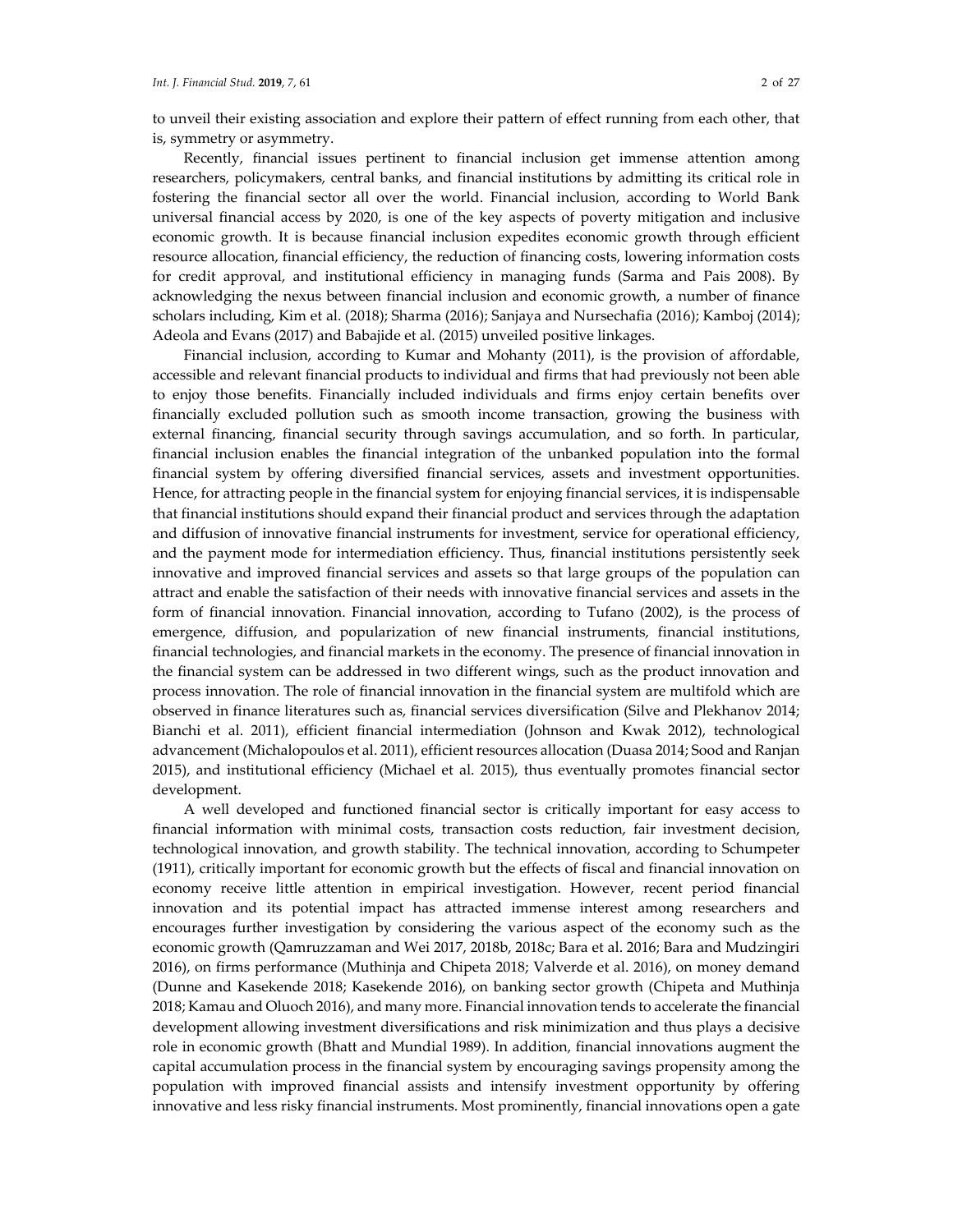for the undeserving population in the society to come under the umbrella of the formal financial system and avail the benefit of finance.

In the finance literature, the contribution from financial innovation in the economy explained with three key aspects was observed. First, financial innovation expands economic activities by promoting financial inclusion, facilitating a financial transaction in international trade, enabling remittance, and uplifting financial efficiency. Second, the innovation-growth hypothesis postulated that financial innovation increases the quality of financial products and services (Schrieder and Heidhues 1995; McGuire and Conroy 2013), expedites the financial development process (Ozcan 2008), improves capital accumulation and allocation processes (Allen 2011), and increases the level of efficiency in financial institutions (Shaughnessy 2015). Third, financial innovation in the form of institutional development in the financial system expedites the financial process with greater accessibility to formal financial service, such as internet banking and mobile banking services (Raffaelli and Glynn 2013; Hargrave and Van de Ven 2006), microfinance institutions, NGOs, and hybrid organizational forms (Battilana and Dorado 2010). The institutional availability with offering financial service improves the economy by including a greater number of people in the mainstream economic development process (Epstein 1992; Siddiqui and Ahmed 2009; Glaeser et al. 2004).

On the other hand, financial inclusion, in definition, is the ease of financial service access, availability, and the usage from formal financial institutions across the country. Innovative financial services, products, and financial institutions entice society to becoming habituated in using financial services from financial institutions, like the creation of accounts, borrowing funds, the use of ATMs, amongst others. Nonetheless, financial inclusion is the ultimate output with the adaption and diffusion of financial innovation. Therefore, the question can arise that do financial innovations promote the speed of financial inclusion in the financial system or in another way, do financial inclusion demands innovative financial instruments and services?

This study is novel in various aspects. First, with the study, for the first time, the financial innovation index was developed as a proxy of financial innovation rather relying on a single indicator. Even though the existing empirical literature had shown that a number of proxy indicators were used to address financial innovation in the equation, no consensus indicators appear in this regard. Therefore, this study tried to mitigate this gap by considering the financial innovation index with three (03) proxies, which have been repetitively used in different studies. Second, though empirical literature produces evidence regarding the financial inclusion index measuring the financial inclusion effects no such study had been performed yet nevertheless. Third, so far, to the best of the authors knowledge, this is the first ever-empirical investigation focusing on the nexus between financial innovation and financial inclusion.

The remaining structures of the article are as follows. Detailed empirical literature allied to present research in Section 2 is discussed. Section 3 deals with the research variables definition along with the details of the different econometrical methodologies used in empirical investigation. The mode estimation and its interpretation exhibited in Section 4, and finally, the summary findings and policy implications are explained in Section 5.

## **2. Literature Reviews**

The nexus between financial innovation and financial inclusion has yet to be tested, nonetheless, a vast number of researchers have shown their keen interest in exploring the effects running from financial inclusion and financial innovation to different aspects of the economy. With this connection, pertinent study findings were summarized tagging with either financial innovation or/and financial inclusion.

#### **A. Financial Innovation and Its Role Understanding from the Empirical Literature**

Financial innovation, in the Miller (1986) view, has been a critical and persistent ingredient for economic progress because of the financial markets with financial innovation are able to produce a multitude financial instruments, alternative risk transfer assets, and variants tax-deductible equity. Although, the importance of financial innovation in the modern financial system is well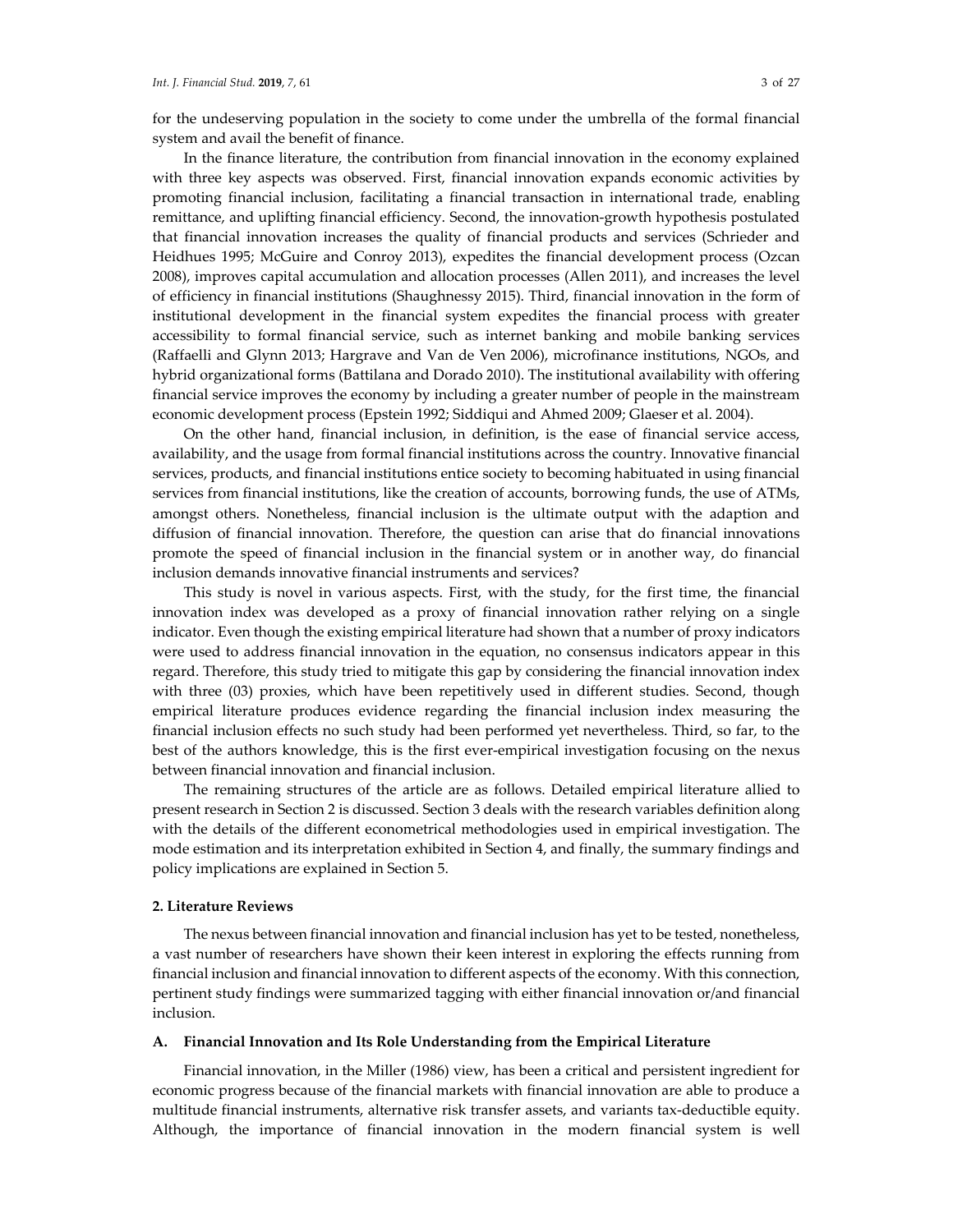acknowledged and receives minimal attention from financial experts, researchers, policymakers, and development agency.

However, a group of researchers put their considerable efforts of establishing the nexus financial innovation-led economic growths and produced substantial evidence in favor of a positive association between economic growth and financial innovation see, for example (Qamruzzaman and Wei 2017, 2018a, 2018c; Laeven et al. 2014, 2015; Michalopoulos et al. 2009, 2011; Bara and Mudzingiri 2016; Bara et al. 2016). They argue that financial innovation expands economic activities through capital accumulation, efficient financial intermediation, and financial institutional development. Besides that, financial innovation is also dealing with financial instruments development, corporate structure, financial reporting and techniques, and overall financial sector development.

Explaining the financial innovation-growth nexus, in accordance with existing empirical findings, four types of the causal hypothesis available were observed. First, the supply leading hypothesis that is, financial innovation promotes economic growth by allowing financing expansion, trade efficiency, easy access to financial services, and efficiency in financial institutions of dealing with a customer (Beck 2010; Shittu 2012). Second, the demand-leading hypothesis that is, economic growth expands economic activities in both macro and micro level. Therefore, financial services availability is imperative to maintain the normal speed of aggregated economic progression. Third, the feedback hypothesis that is caused by both financial innovation and economic growth is also known as bidirectional causality. The feedback hypothesis explained that the effect could be observed from each other and empirical literatures have produced ample evidence in this regards see, (Bara and Mudzingiri 2016; Bara et al. 2016; Qamruzzaman and Wei 2017, 2018a, 2018b, 2018c). Fourth, the neutral hypothesis implies that no causality exists between financial innovation and economic growth. In their respective studies, Lumpkin (2010) and Sekhar (2013) found evidence confirming no causality between financial innovation and economic growth.

Financial innovation, according to Bhatt and Mundial (1989), reduces the risk and transaction costs in the financial system through effective and efficient payment mechanisms, institutional efficiency and thus accelerates capital market development. Financial innovation plays both objective and subjective roles in financial development, such as increased savings propensity in the society by offering innovative financial assets and the accumulation of capital for investment to increase output. Financial innovation in the financial system leads to financial diversity by introducing diversified financial instruments each of them possess unique the attributes and features. These diversifications in financial assets and services encourage savings propensity in the society in the form of financial assets and borrowing that ensure efficient allocation of economic resources in productive investment projects. Further, the efficient allocation of savings into productive investment augments financial activities and leads to ensure financial integration in the financial market, and thus allows financial development, at large.

The effects of financial innovation also discussed on operational performance in light of the efficiency of financial institutions, preferably bank-based financial institutions, such as Camelia and Angela (2011) investigated financial innovation and operational efficiency of Romanian banks spanning from 2002 to 2010. The data envelopment analysis was applied to reach conclusive evidence. The study findings unveiled foreign banks operating in Romania are more efficient than domestic banks. They postulated that foreign banks' efficiency rely on financial products and service diversifications and create customer-based operation. Further evidence relates to the financial innovation-led financial performance observed in the Chipeta and Muthinja (2018) study. In that study, they ascertain the positive association between financial innovation and operational performance in Kenyan banks based financial institutions. Similar findings relating to Kenyan banks performance with financial innovation was found in (Muthinja 2016; Makini 2010).

Financial innovation plays a critical role in the financial system in a two different way like product innovations, referring to the emergence of new and innovative financial instruments in the form of financial assets and process innovation, referring to the efficient dispatch of financial services (Tufano 2003; Frame et al. 2004).

#### **B. Financial Inclusion and Its Role Understanding from the Empirical Literature**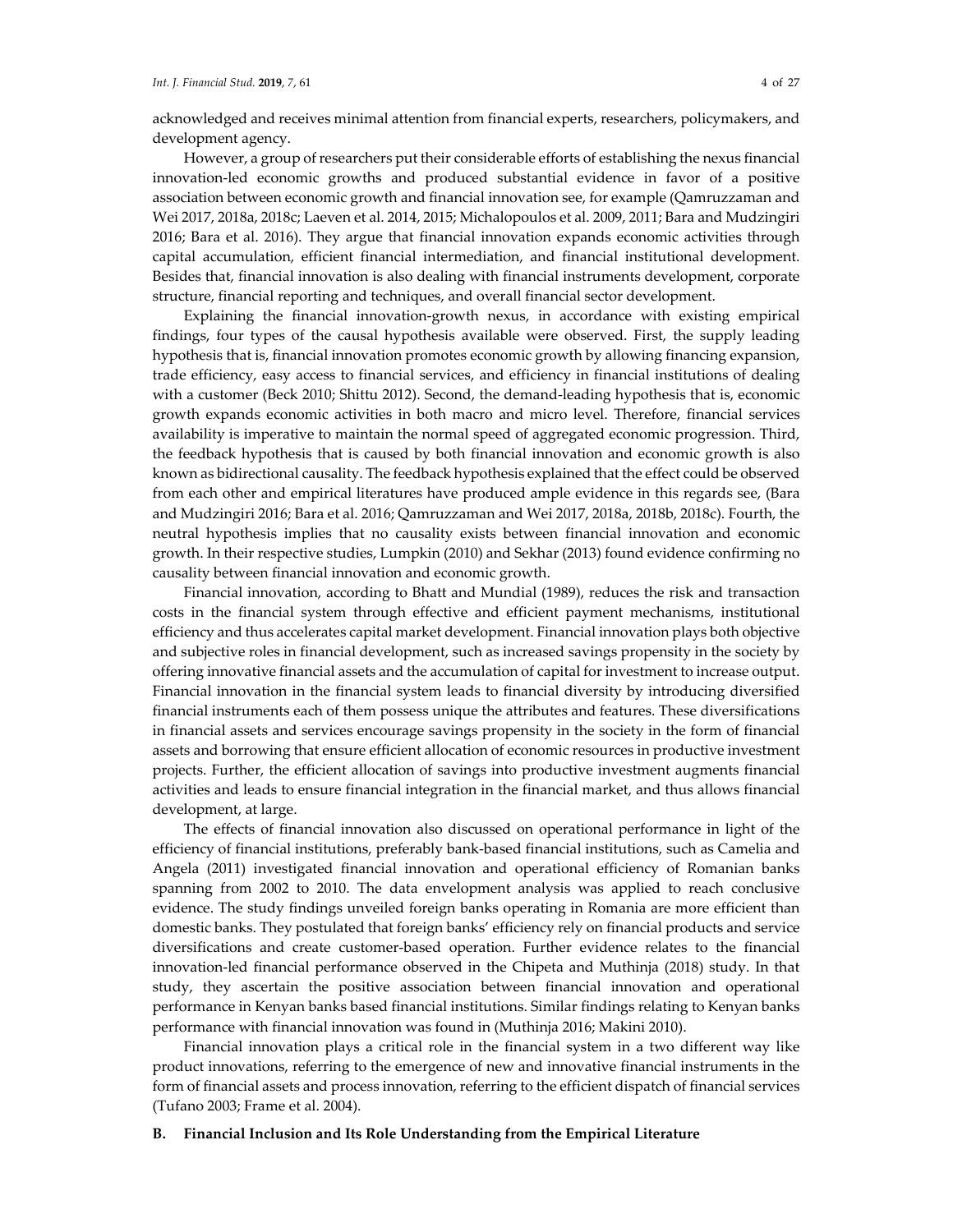Growing empirical literature identified the effects of financial inclusion in the economy are versatile such as, augment consumption, productive investment, increase savings propensity, manpower empowerment (Ashraf et al. 2010; Dupas and Robinson 2009). Furthermore, access to financial service plays a critical role in reducing income inequality and poverty. A group of the researcher including, Mookerjee and Kalipioni (2010), Banerjee et al. (2018), Galor and Zeira (1993), and Beck et al. (2007) postulated in their respective study that a lack of access to financial services can augment income inequality and poverty in the economy. With a similar note, Swamy (2012) argued that the financial inclusion through the bank-based financial institutions accelerate access to finance to poor and positively influence the reduction of income inequalities in the economy and the financial intermediation boost inclusive economic growth.

A line of research findings available in finance literatures are those intended to explain the nexus Financial inclusion-led economic growth, see for example (Adeola and Evans 2017). In a study, Burgess and Pande (2005) documented the financial inclusion to foster economic growth through poverty alleviation. Similar findings were also experienced by a number for researchers in their studies including, Kim (2016) as observed in forty OECD countries, Babajide et al. (2015) as found in Nigeria, Sharma (2016) as spotted in the emerging Indian economy, and Kim et al. (2018) as unveiled for OIC countries. Financial inclusion extends the current consumption trend by allowing future investment opportunities, implying that easy access to financial services creates ample scope for fund accumulation by accepting financial assets, depositing money into the bank, availing credit facilities for investment, and diversifying the investment risk.

Second thoughts prevail in the empirical literature pertinent to financial inclusion that is the nexus between financial inclusion and financial development. Financial inclusion or banking sector outreach in the economy is the process of availing required financial service at a fair price, at the right place, and without any discrimination in the society. The prime target in financial inclusion should be beneficial to poor and undeserving people who are not using formal financial services. It implies that it thus brings the unbanked population into the formal financial system so that they are able to avail financial services such as savings, deposits, credit facilities, and insurance. The inclusive financial system entices savings propensity, capital accumulation, productive investment, and entrepreneurial development that assist in improving the standard of living in society (Demirgüç-Kunt and Klapper 2012). In addition, an inclusive financial system also reduces the possibility of emerging informal credit sources in the economy. Thus, the all-inclusive financial system ensures institutional efficiency, secure and safe savings and investments by facilitating all the range of efficient financial services. Therefore, sustainable financial development can be observed in the economy with effective and efficient implementation of financial inclusion.

Rasheed et al. (2016) investigated the role of financial inclusion on financial development spanning 2004–2012 in a panel of 97 countries with system-GMM estimation. They unveiled a positive association between financial inclusion and financial development. In a similar note, Allen et al. (2014) claimed that, in Africa, innovation in financial services, like mobile banking, has a positive effect on overcoming financial infrastructural limitations and allows the population to access financial services. The inclusion of the depriving and geographically located population in the mainstream of the financial system accelerates financial activities and simultaneously reduces the market fraction. Further evidence is found in the Adeola and Evans (2017) study. They investigated the relationship between financial inclusion, financial development and economic diversification in Nigeria by applying the fully modified OLS. The study findings disclosed that a significant effect on financial development from financial inclusion is proxy in terms of financial access and financial usages, respectively.

The reverse effects, implying financial development accelerates financial inclusion, also available in empirical studies. For example, Kumar (2013), explained in his study that banking institution development allows greater access to formal financial services to the society, eventually increasing financial inclusion as a whole.

Apart from leading financial inclusion-led economic growth and financial development, observed a financial inclusion role was also observed in other economic aspects, such as, the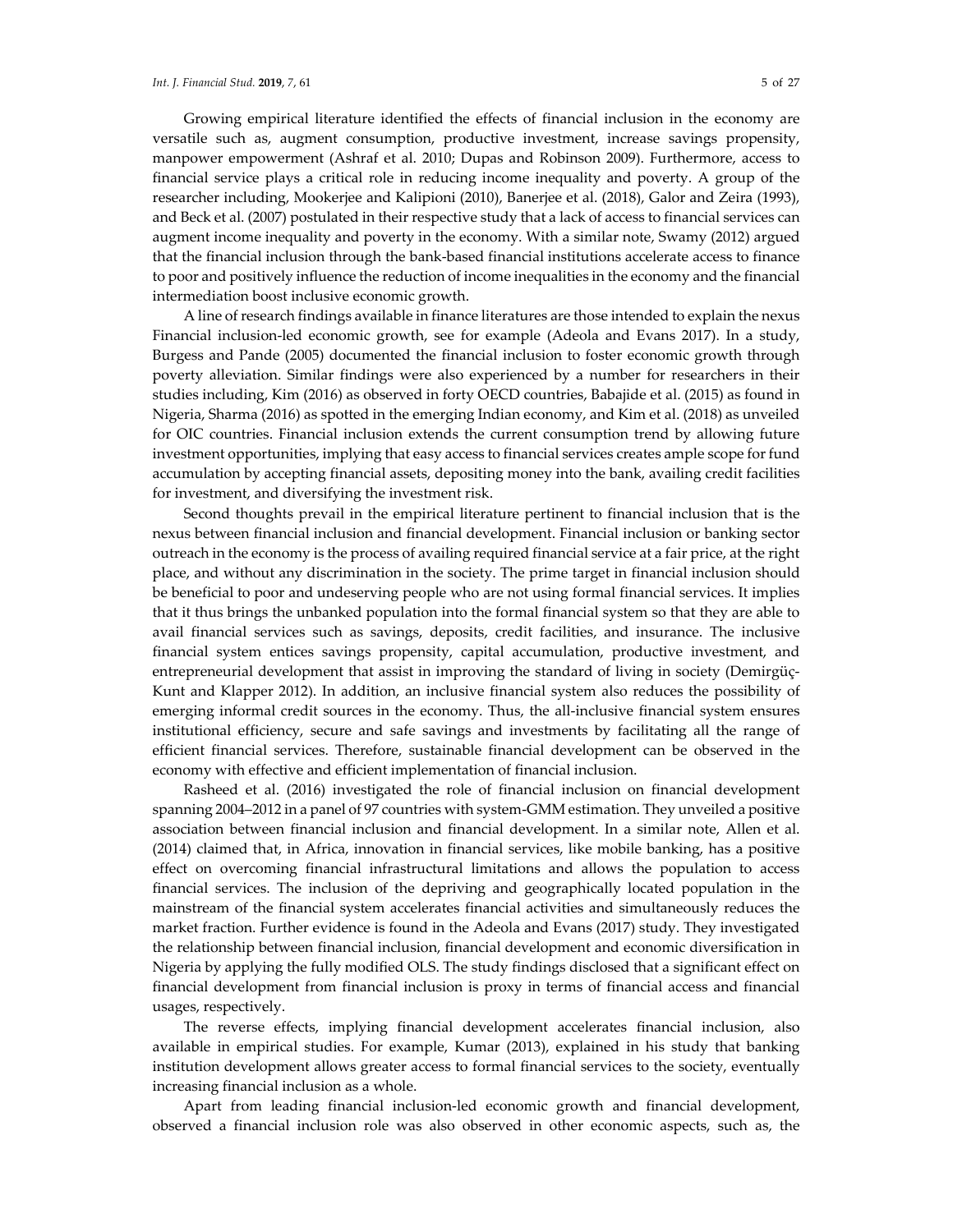## *2.1. Motivation to Study Asymmetry Relationship*

The nexus between financial innovation and financial inclusions is yet to be unleashed through empirical investigation. Even though, empirical literature produced ample evidence focusing financial innovation with other macroeconomic variables, such as financial innovation-led economic growth, financial innovation-led financial development, and financial inclusion, such as financial inclusion-led financial development, financial inclusion-led financial development, and financial inclusion-led financial efficiency. Therefore, with the available nexus around financial innovation and financial inclusion, it can be presumed that there is a relationship between financial innovation and financial inclusion in the financial system.

The underlying motivation of investigating the asymmetric relationship between financial innovation and financial inclusion is to address the impact of positive and negative changes in financial innovation on financial inclusion and vice versa.

#### *2.2. Research Questions and Proposed Hypotheses*

The intended purpose of the study is not to unveil the key determinants for financial inclusion but rather to drag-out fresh insights through exploring the nexus between financial inclusion and financial innovation while incorporating two more variables namely, financial development and remittance inflows by applying pooled group mean (PGM) panel ARDL and panel nonlinear ARDL by following the proposed framework by Shin et al. (2014). Figure 1 depicts the summary of the proposed hypotheses, describing the direction of possible causality among these aforementioned variables. Pertinent to the current study, the following six (06) hypotheses were tested.



**Figure 1.** Conceptual framework of the possible pattern of causality between the variables.

 $H_{A,B}^1$  Financial innovation Granger-cause financial inclusion and vice-versa

 $H_{A,B}^1$  Financial innovation Granger-cause financial development and vice-versa

 $H_{A,B}^1$  Financial inclusion Granger-cause remittance inflows and vice-versa

 $H_{A,B}^1$  Financial development Granger-cause remittance inflows and vice-versa

 $H_{A,B}^1$  Financial development Granger-cause financial inclusion and vice-versa

 $H_{A,B}^1$  Financial innovation Granger-cause remittance inflows and vice-versa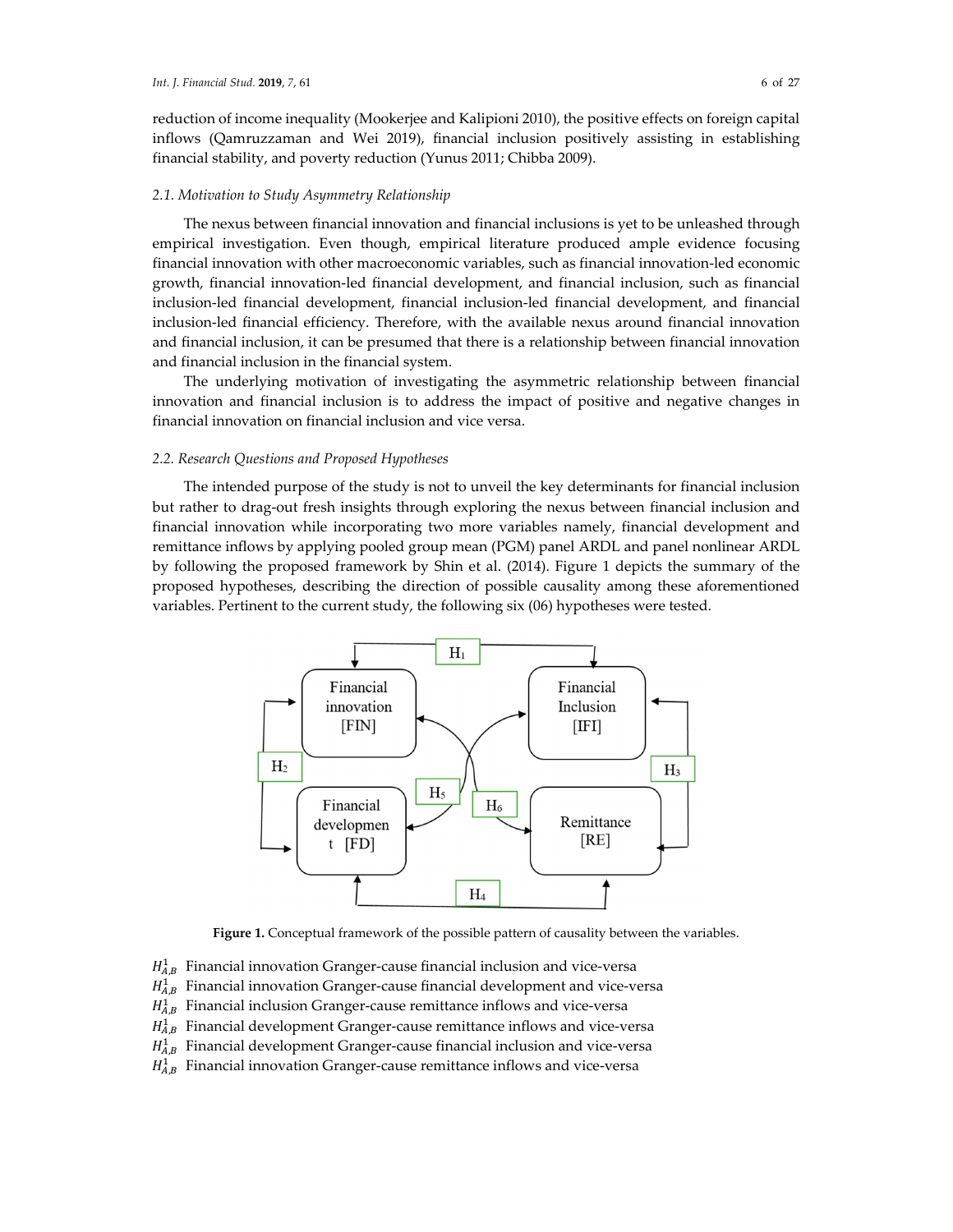## **3. Data and Methodology of the Study**

This study explored the following: First, whether financial innovation positively induces the speed of financial inclusion. Second, the type of causality that is running between financial inclusion and financial innovation.

To do so, monthly cross-sectional data for six (06) countries representing the south Asian economy for the period 1990M1 to 2018M12 were collected. All the data used in this study collected from the central bank annual reports and online data archived of the respective countries see, Reserve Bank of India (2019); State Bank of Pakistan (2019); Central Bank of Sri Lanka (2019); Nepal Rastra Bank (2019); Royal Monetary Authority (2019) and Bangladesh Bank (2019).

For financial inclusion, empirical literature depicts the two lines of studies pertinent to financial inclusion proxy. One group of researchers has shown their keen interest to rely on a single proxy for financial inclusion representation in their empirical model. On the other hand, another group of researchers devoted to constructing the financial inclusion index by taking a number of proxy indicators with the construct procedure developed by Sarma (2008). This study followed the second line of thought, that is, the construction of a financial inclusion index rather than relying on a single proxy indicator. Therefore, a financial inclusion index was constructed with the application of the indexing procedure initiated by Sarma (2008) (see Appendix A for more details discussion relating to financial inclusion index construction).

For financial innovation, the selection of a single indicator for capturing the effect of financial innovation in an empirical model was not wise because in the empirical literature, the authors observed a number of proxy indicators that were used by researches in their studies. Therefore, for the first time, we developed a financial innovation index with three (03) indicators was developed for wide use in different studies. (For details of the variable definition and the index construction, please see Appendix A). The principal component analysis techniques were applied for the financial innovation index construction.

Apart from financial innovation and financial inclusion, two macroeconomic fundamentals were also considered namely, financial development and remittance inflows in the economy as control variables in the equation. From the motivation of incorporating those two variables that are in the empirical literature, this study observed that both financial development and remittance play a directive role in the financial system, therefore, acknowledging the possible effects of financial development and remittance on financial innovation and financial inclusion also addressed in empirical estimation. All variables are presented in logarithmic form. The descriptive statistics of research variables are presented in Table 1.

| Description                                                    | Obs  | Mean    | Stdard  |
|----------------------------------------------------------------|------|---------|---------|
| Depositors with commercial Banks                               | 4032 | 35.9161 | 11.3339 |
| ATMs per 100,000 adults                                        | 4032 | 92.1450 | 23.5900 |
| Commercial bank branches per 100,000 adults                    | 4032 | 8.0251  | 6.0510  |
| Credit to the private sector                                   | 4032 | 69.2246 | 25.0111 |
| The ratio of aggregate money supply to narrow money            | 4032 | 3.5131  | 0.3608  |
| The ratio of Broad to narrow money                             | 4032 | 4.0108  | 0.2058  |
| The percentage change in domestic credit to the private sector | 4032 | 0.0040  | 0.0443  |
| Domestic credit to private sector (% of GDP)                   | 4032 | 10.7436 | 3.6621  |
| Per capita remittance received                                 | 4032 | 4.4871  | 2.6934  |

| Table 1. Summary of descriptive statistics. |  |  |  |  |
|---------------------------------------------|--|--|--|--|
|---------------------------------------------|--|--|--|--|

#### *3.1. Modeling and Methodological Framework*

The objective of this study is to explore new insights by explaining the nexus between financial inclusion and financial innovation along with two control variables namely, financial development and remittance inflows in South Asian countries. The generalized empirical model can be represented in the following ways: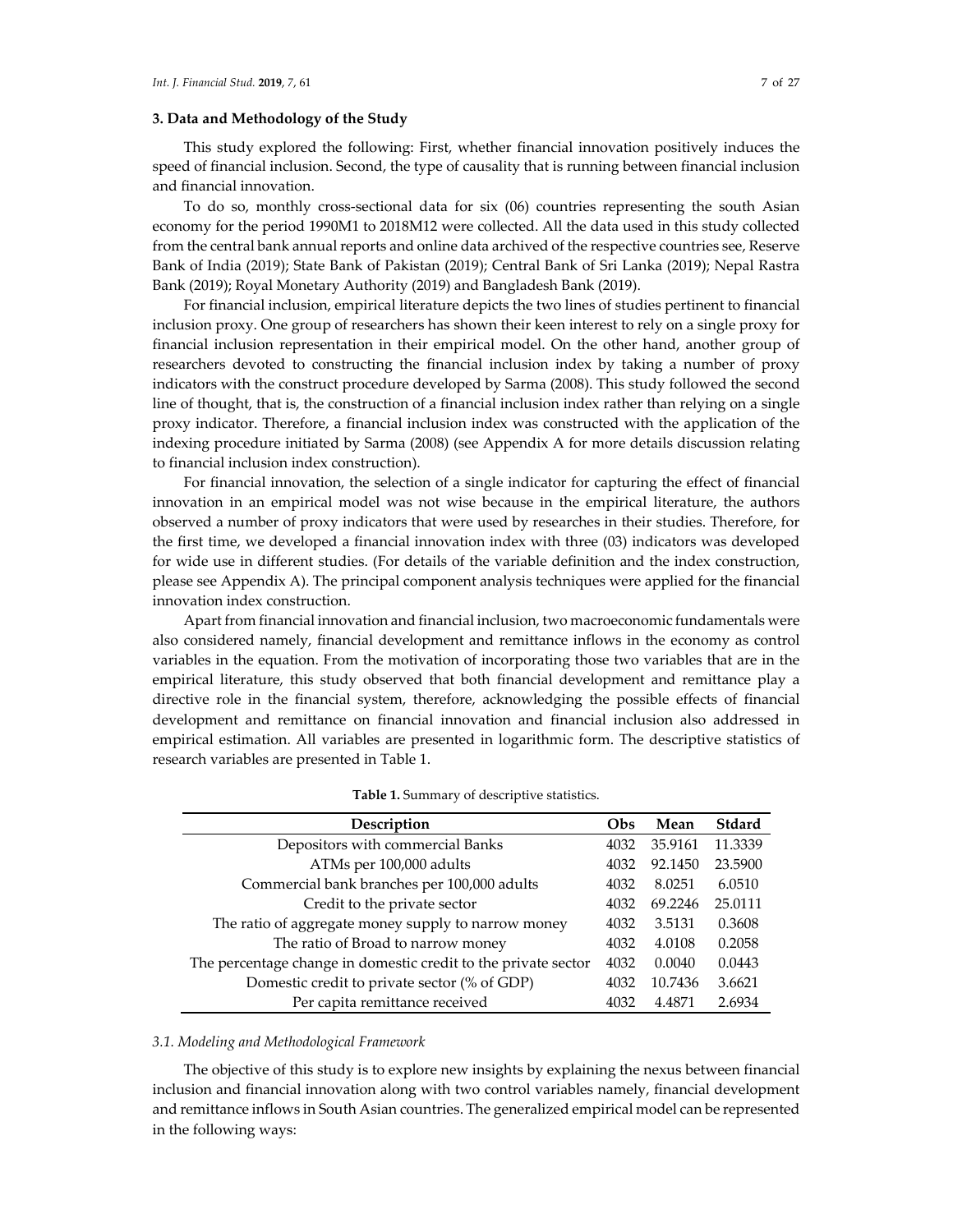$$
IFI_{it} = \beta_0 + \beta_{1t} FD_{it} + \beta_{1t} RE_{it} + \beta_{1t} FIN_{it} + \varepsilon_{it}
$$
\n
$$
\tag{1}
$$

where *IFI* denotes financial inclusion, *FD* stands for financial development, *RE* represents remittance inflows, and *FIN* denotes for financial innovation.  $\varepsilon_{it}$  for the residual term in the equation and assumed to be normally distributed.

#### Cross Sectional Dependency Test

The cross-sectional dependency test is imperative in panel data empirical investigation, in particularly, for representative countries containing similar economic attributes, like developing countries, emerging economies, and transition countries. Due to trade internationalization, financial integration, and globalization make a similar economy subject to experience the effect with any shock in other countries. Therefore, investigating the presence of cross-sectional dependency would most likely demand an empirical investigation with panel data. In the investigation, four tests have been widely used. The Lagrange multiplier (LM) test was proposed by Breusch and Pagan (1980), which is preferred in a situation when the cross-section (N) is smaller than time (T). Based on the following equation, the LM test statistics can be constructed:

$$
y_{it} = \alpha_i + \beta_i x_{it} + u_{it} \qquad I = 1, \dots N, t = 1, \dots T
$$
 (2)

where  $y_{it}$  denotes dependent variable,  $x_{it}$  are the independent variables and the subscript of  $t$  and *I* represent for the cross-section and time period, respectively. The coefficients of  $\alpha_i$  and  $\beta_i$ respectively represent the country-specific intercept and slope in the equation. In the contest of the LM cross-section dependency test, the null hypothesis of cross-section independence—  $H_0$  = COV $(u_{it}u_{jt})$  = 0 for all *t*, and *t* ≠ *j*, against the alternative hypothesis of cross-sectional dependence—  $-H_0 = \text{COV}(u_{it}u_{jt}) \neq 0$  for at least  $t \neq j$ . Moreover, the LM test statistics can compute the following equation:

$$
LM = T \sum_{i=1}^{N-1} \sum_{j=i+1}^{N} \hat{\rho}_{IJ_{\overrightarrow{d}}X^2N(N+1)2}
$$
 (3)

where  $\hat{\rho}_{ij}$  represents the pairwise correlation of the residuals.

The LM test is not suitable in a situation with a larger cross-section (*N*), therefore overcoming this limitation, Pesaran (2004) suggest the following: The Lagrange multiplier (*CDlm*) that is the scaled version of LM test:

$$
CD_{lm} = \sqrt{\frac{N}{N(N-1)}} \sum_{l=1}^{N-1} \sum_{j=i+1}^{N} (T\hat{\rho}_{ij} - 1)
$$
 (4)

Under a cross-sectional independence of the null hypothesis with  $t \rightarrow \infty$  and then  $N \rightarrow \infty$ , *CD*<sub>lm</sub> test statistics follow an asymptotic normal distribution (see (Nazlioglu et al. 2011; Menyah et al. 2014; Wolde-Rufael 2014)). In the case of larger *N* relative to *T*, the CD<sub>*lm*</sub> estimation is subject to size dissertation. Therefore, Pesaran (2006) proposed the following CD test, which is suitable in a situation when *N* is larger than *T*:

$$
CD_{lm} = \sqrt{\frac{2T}{N(N-1)}} \sum_{i=1}^{N-1} \sum_{j=i+1}^{N} (\hat{\rho}_{ij})
$$
\n(5)

The CD test followed an asymptotically standard normal distribution for investigating the null hypothesis of cross-sectional interdependency with  $t \rightarrow \infty$  and then  $N \rightarrow \infty$  in any order (Nazlioglu et al. 2011). Furthermore, the CD test might produce distorted information in a situation where the population average pairwise correlation is zero and the individual pairwise correlation is non zero. Limiting the negative effect, Pesaran et al. (2008) proposed the bias-adjusted LM test.  $LM_{adi}$  utilize the exact mean and variance of the LM statisites in case of the large panel first  $t \rightarrow \infty$  and then  $N \rightarrow \infty$ *∞.* The bias-adjusted LM statistics can be computed with the following equation:

$$
CD_{lm} = \sqrt{\frac{2}{N(N-1)}} \sum_{l=1}^{N-1} \sum_{j=i+1}^{N} \left( \frac{(T-K)\hat{\rho}_{ij}^2 - u_{Tij}}{v_{Tij}^2} \right) \vec{d}(N,0) \tag{6}
$$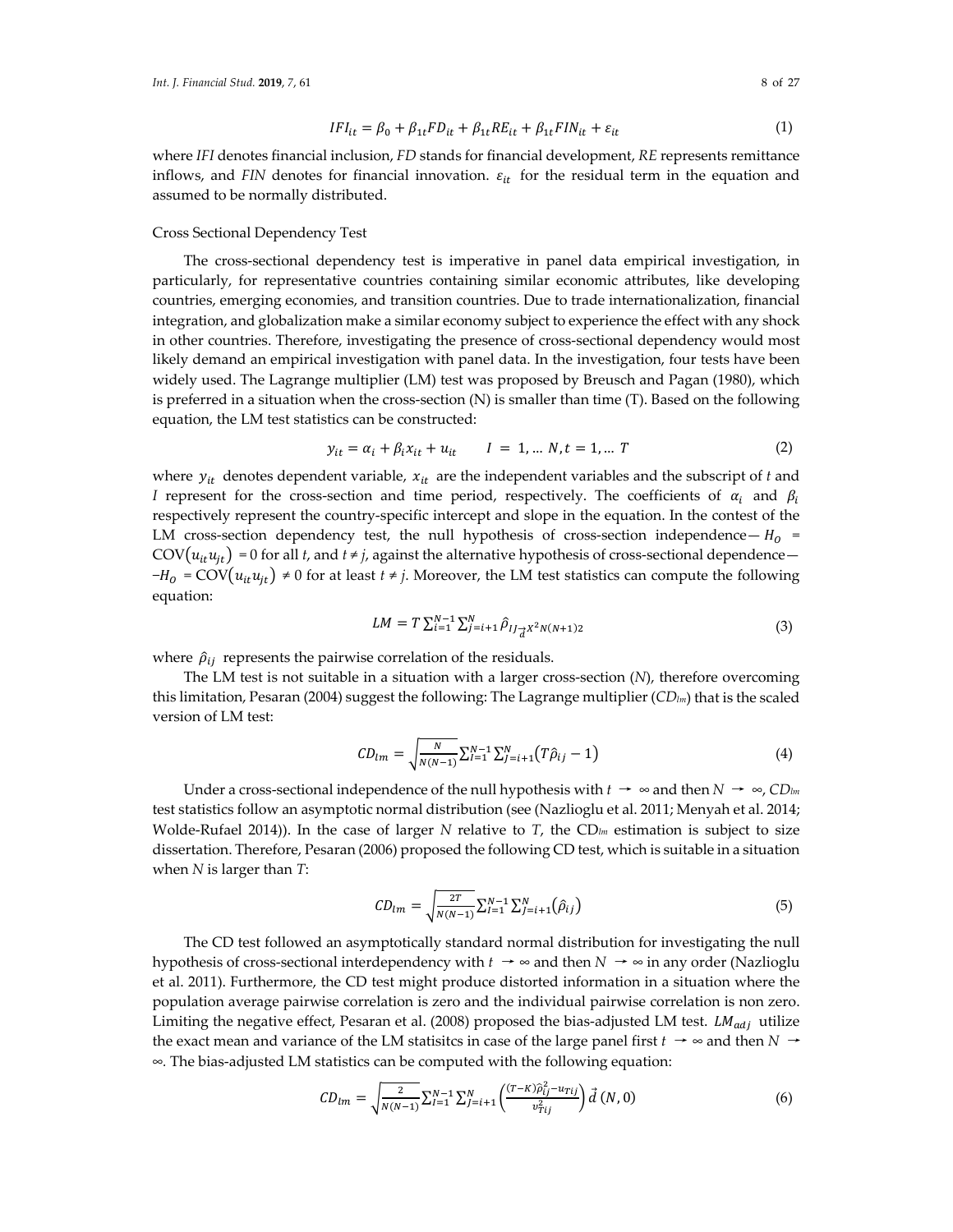where *k* refers to the number of regresses,  $u_{\text{rij}}$  and  $v_{\text{rij}}^2$  specifies the mean and variance of(T – K) $\hat{\rho}_{ij}^2$ , respectively.

#### *3.2. The Symmetric Panel ARDL*

The investigation begins with an assumption of the symmetric relationship between financial inclusion and financial innovation. Therefore, the framework study used is widely known as the pooled group mean (PGM) or panel ARDL estimation initially proposed by Pesaran and Smith (1995). Further development was performed by Pesaran et al. (1999) and a well-defined model was proposed to investigate the long-run association of dynamic panel data having variables integration in mix order, either I(0) or/and I(1).

Panel ARDL, according to Pesaran et al. (1999), possesses certain advantages concerning panel dynamic estimation such as fixed effects, random effects, instrumental estimation or the generalized method of moments (GMM) proposed by Anderson and Hsiao (1981), Arellano (1989), and Arellano and Bover (1995). These methods can produce spurious results unless the coefficients are identical across the countries (da Silva et al. 2018)

The basic assumptions of PGM are first, the error correction term is free from correlation biasness and the normally distributed regressors. Second, there is a long run relationship between the dependent and explanatory variable, and third, the long-run parameter remains the same across the countries. Pesaran proposed the following generalized form of Panel ARDL as an empirical structure:

$$
y_{it} = \sum_{j=1}^{p} \beta_{ij} y_{i,t-j} + \sum_{j=0}^{q} \gamma_{ij} x_{i,t-j} + \mu_i + \epsilon_{it}
$$
 (7)

This study estimated both the mean group (MG) proposed by Pesaran and Smith (1995) and the pooled grouped mean (PGM) in order to ascertain the efficient estimator for empirical investigation. Based on the standard Hausman test, the estimate failed to reject the null hypothesis that is there is no difference between the mean group and pooled mean grouped estimation, implying that the pooled grouped mean estimation is preferable. Therefore, this study performs an empirical model estimation with pooled grouped mean proposed by Pesaran et al. (1999). The pooled grouped mean can efficiently perform notwithstanding the variable order of integration either I (0) or/and I (0) see, (Pesaran et al. 2001; Kim et al. 2010; Fang et al. 2015).

The generalized form of pooled group mean ARDL can be represented as follows

$$
\Delta IFI_{it} = \beta_{0i} + \beta_{1t} IFI_{it-1} + \beta_{2t} FIN_{it-1} + \beta_{3t} FD_{it-1} + \beta_{4t} RE_{it-1} + \sum_{j=1}^{M-1} \gamma_{ij} \Delta IFI_{it-j} + \sum_{j=0}^{N-1} \gamma_{ij} \Delta FIN_{it-j} + \sum_{j=0}^{N-1} \gamma_{ij} \Delta FD_{it-j} + \sum_{j=0}^{N-1} \gamma_{ij} \Delta RE_{it-j} + \mu_{i} + \varepsilon_{it}
$$
\n
$$
i = 1, ..., N; t = 1, ..., T
$$
\n(8)

where the subscript *t* is the number of periods and *i* is the sample unit. The long-run coefficient can be found from  $\beta_1...\beta_2$  and the short-run coefficient from  $\gamma_{i,j}...\gamma_{i,j}$ . The long-run coefficients as computed  $-\frac{\beta_{2i}}{\beta_{1i}}$ ;  $-\frac{\beta_{3i}}{\beta_{1i}}$ ; and  $-\frac{\beta_{4i}}{\beta_{1i}}$  since in the long-run, it is assumed that  $\Delta IFI_{it-j}$ ,  $\Delta FIN_{it-j}$ ,  $\Delta FD_{it-1}$ , and  $\Delta RE_{it-1}$  is equal to zero(0).

Equation (10) can re-specified to include an error correction term in the following ways:

$$
\Delta IFI_{it} = \partial_i \rho_{it-1} + \sum_{j=1}^{M-1} \gamma_{ij} \Delta IFI_{it-j} + \sum_{j=0}^{N-1} \gamma_{ij} \Delta FIN_{it-j} \sum_{j=0}^{N-1} \gamma_{ij} \Delta FD_{it-j} + \sum_{j=0}^{N-1} \gamma_{ij} \Delta RE_{it-j} + \varepsilon_{it}
$$
(9)

where  $\rho_{i,t-1} = IFI_{it-1} - \varphi_{0i} - \varphi_{1i}FIN_{t-1} - \varphi_{2i}FD_{t-1} - \varphi_{3i}RE_{t-1}$  are the linear error correction term of each unit and the coefficient of  $\partial_i$  is the speed of adjustment towards long-run equilibrium. The parameters  $\varphi_{0i}$ ,  $\varphi_{1i}$ ,  $\varphi_{2i}$ , and  $\varphi_{3i}$  are computed as  $\varphi_{0i} = -\frac{\beta_{0i}}{\beta_{1i}}$ ,  $\varphi_{1i} = -\frac{\beta_{2i}}{\beta_{1i}}$ ,  $\varphi_{2i} = -\frac{\beta_{3i}}{\beta_{1i}}$  and  $\varphi_{3i} =$  $-\frac{\beta_{4i}}{\beta_{1i}}$  respectively. It is noticeable from both Equations (8) and (9) that there is a decomposition effect, i.e., positive and negative change.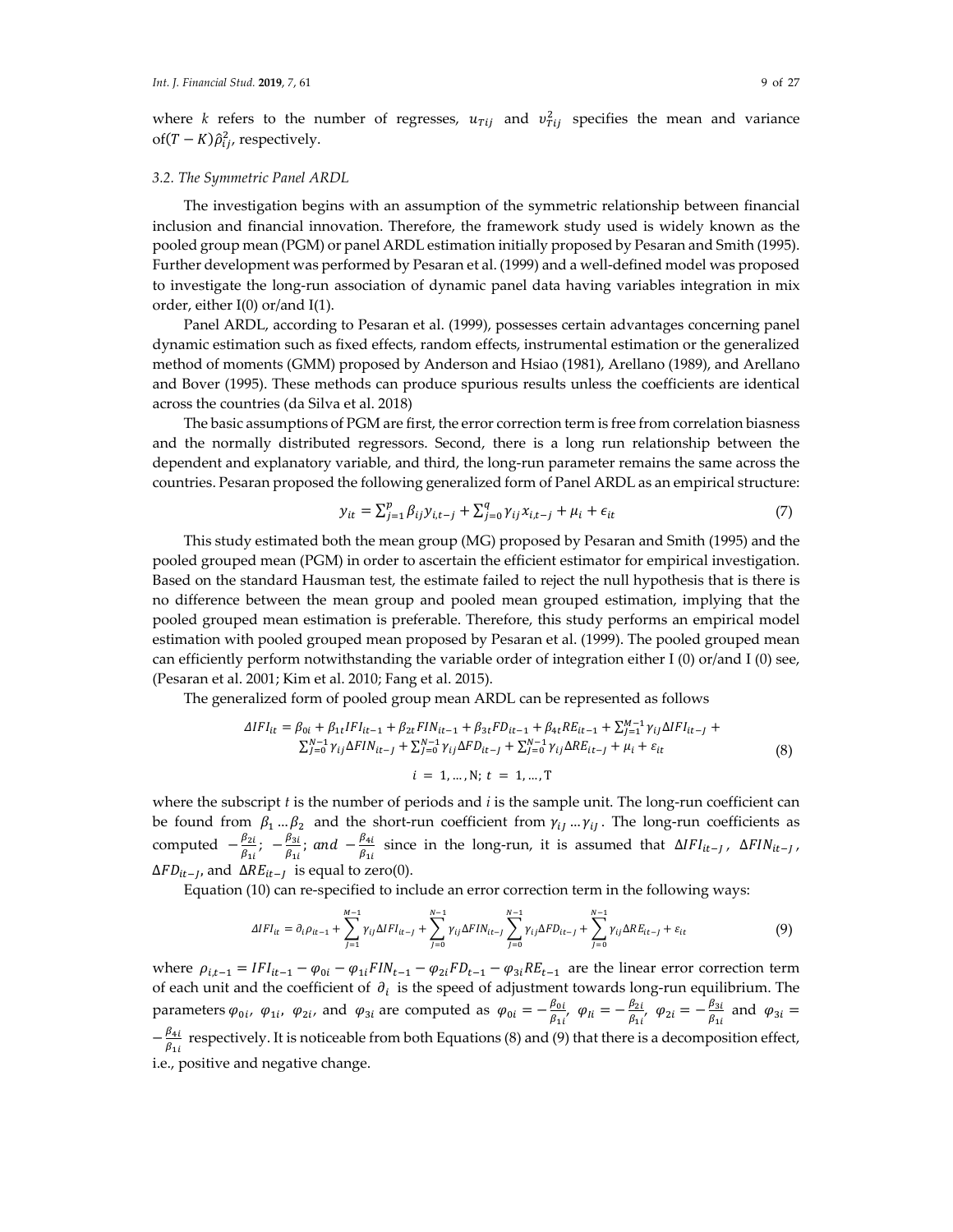#### *3.3. Asymmetric Panel ARDL*

Unlike symmetric relationship, the asymmetric investigation requires two additional sets of data representing positive shock and negative shocks in explanatory variables in the equation. This version of the empirical model known as non-linear panel ARDL allows for an asymmetric response from financial development, financial innovation, and remittance inflows to financial inclusion. In other words, under this scenario, the positive and negative shock from financial innovation, financial development, and remittance are not expected to have identical effects on financial inclusion. Thus, the asymmetric version of Equation (8) is represented as follows:

$$
\Delta IFI_{it} = \beta_{0i} + \beta_{1t} IFI_{t-1} + \beta_{2i} FIN_{t-1} + \beta_{3i} FD_{t-1} + \beta_{4i} RE_{t-1} + \sum_{N-1}^{N-1} (\gamma_{ij}^+ \Delta FIN_{t-1}^+) + \sum_{k=0}^{O-1} \gamma_{ik} \Delta FD_{t-k} + \sum_{r=0}^{P-1} \gamma_{ir} \Delta RE_{t-r}
$$
\n
$$
+ \mu_i + \varepsilon_{it}
$$
\n(10)

$$
\Delta FIN_{it} = \delta_{0i} + \delta_{1t} IFI_{t-1} + \delta_{2i} FIN_{t-1} + \delta_{3i} FD_{t-1} + \delta_{4i} RE_{t-1} + \sum_{N-1}^{N-1} (\mu_{ij} \Delta IFN_{it-j} + \sum_{j=0}^{N-1} (\mu_{ij}^+ \Delta IFI_{t-j}^+) + \mu_{ij}^- \Delta IFI_{t-j}^-) + \sum_{k=0}^{O-1} \mu_{ik} \Delta FD_{t-k} + \sum_{r=0}^{P-1} \mu_{ir} \Delta RE_{t-r}
$$
(11)

where  $FIN^+$ &  $FIN^-$  stand for the positive and negative shock of financial innovation and  $IFI^+\&$  $IFI^-$  represent the positive and negative shock of financial inclusions. The long run coefficients are computed as  $FIN^+ = \frac{-\beta_{2i}^+}{\rho}$  $\frac{-\beta_{2i}^+}{\beta_{1i}}$ ,  $FIN^{-} = \frac{-\beta_{2i}^-}{\beta_{1i}}$  $\frac{\mu_{2l}}{\beta_{1l}}$ . These shocks are computed as the positive and negative partial sum decomposition of financial innovation and financial inclusion in the following ways:

$$
\begin{cases}\nFIN_{i}^{+} = \sum_{k=1}^{t} \Delta FIN_{ik}^{+} = \sum_{K=1}^{T} MAX(\Delta FIN_{ik}, 0) \\
FIN_{i}^{-} = \sum_{k=1}^{t} \Delta FIN_{ik}^{-} = \sum_{K=1}^{T} MIN(FIN, 0) \\
\int IFI_{i}^{+} = \sum_{k=1}^{t} \Delta IFI_{ik}^{+} = \sum_{K=1}^{T} MAX(\Delta IFI_{ik}, 0) \\
IFI_{i}^{-} = \sum_{k=1}^{t} \Delta IFI_{ik}^{-} = \sum_{K=1}^{T} MIN(FI, 0)\n\end{cases}
$$
\n(13)

The error correction version of Equations (10) and (11) is as follows:

$$
\Delta IFI_{it} = \tau_{1i}\xi_{it-1} + \sum_{J=1}^{M-1} \gamma_{ij}\Delta IFI_{it-J} + \sum_{J=0}^{N-1} (\gamma_{ij}^{+}\Delta FIN_{t-J}^{+} + \gamma_{ij}^{-}\Delta FIN_{t-J}) + \sum_{k=0}^{O-1} \delta_{ik}\Delta FD_{t-k} + \sum_{r=0}^{P-1} \gamma_{ir}\Delta RE_{t-r}
$$
(14)

The error correction term ( $\xi_{it-1}$ ) captures the speed of adjustment to long-run equilibrium in panel asymmetric Equation (9). On the other hand, the associated coefficient explains how long it requires to reach in the long run equilibrium in the presence of shocks in an explanatory variable in the short run.

#### GMM-System Based Panel Granger-Causality Test

For specifying directional causality between financial inclusion, financial innovation, financial development, and remittance inflows, we followed the panel error correction model causality test discussed by Shabani and Shahnazi (2019) in their research work. Panel Granger—causality test with the system-GMM application perform with the two-phase. In the first, the long run model estimation with dynamic-OLS for retrieving the residuals. Second, the residual obtained from the DOLS estimation used as an error correction term with first lagged, which specified the existence of long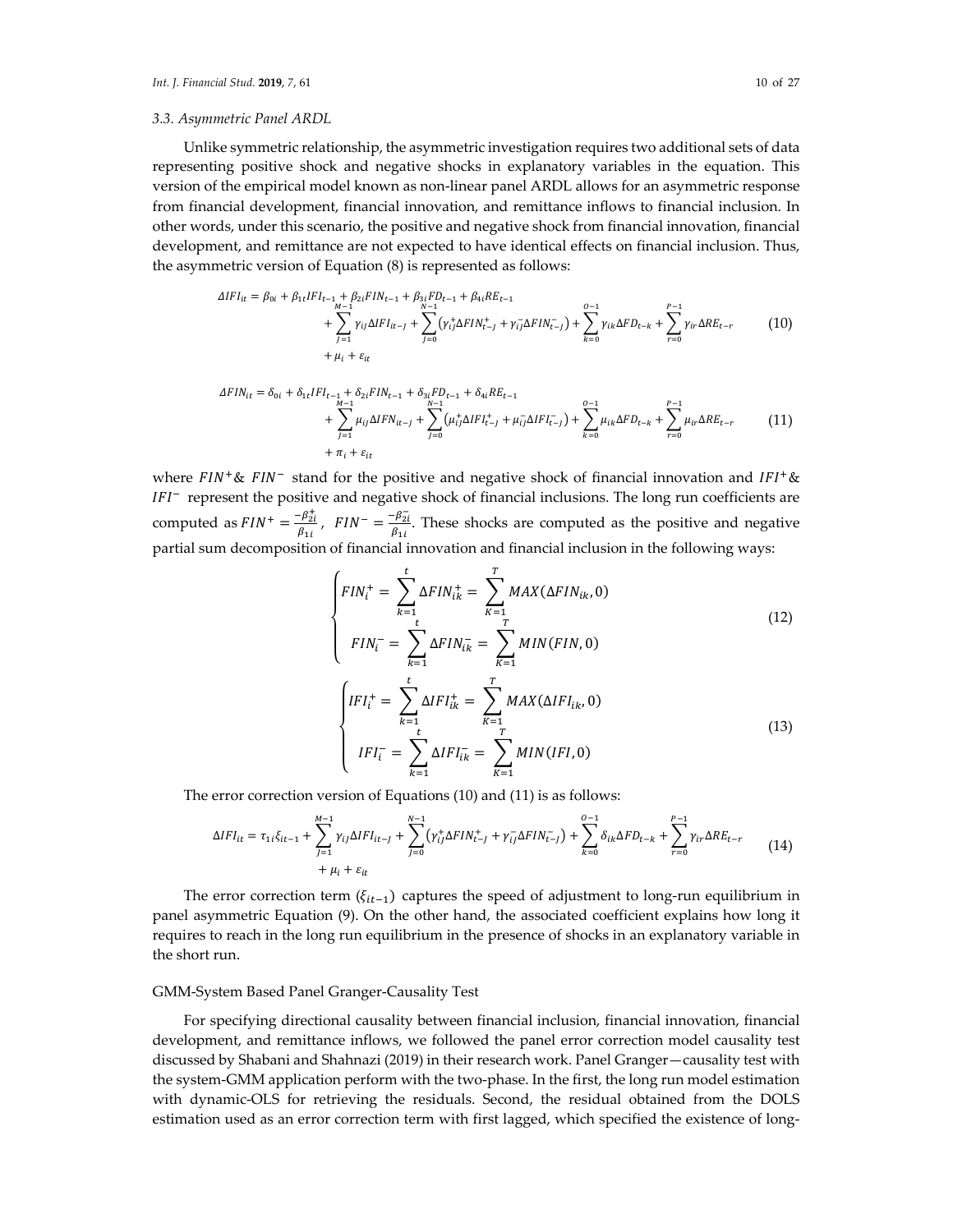run causality in the model. The equations for the short run and long run causality estimation are presented below:

$$
\Delta IFI_{it} = \beta_{1i} + \sum_{k=1}^{m} \beta_{11ik} IFI_{it-k} + \sum_{k=1}^{m} \beta_{12ik} FIN_{it-k} + \sum_{k=1}^{m} \beta_{13ik} FD_{it-k} + \sum_{k=1}^{m} \beta_{14ik} RE_{it-k} + \zeta_{1i} ECT_{it-1} + e_{1it}
$$
(15)

$$
\Delta FIN_{it} = \beta_{2i} + \sum_{k=1}^{m} \beta_{21ik} FIN_{it-k} + \sum_{k=1}^{m} \beta_{22ik} IFI_{it-k} + \sum_{k=1}^{m} \beta_{23ik} FD_{it-k} + \sum_{k=1}^{m} \beta_{24ik} RF_{it-k} + \zeta_{3i} ECT_{it-1} + e_{2it}
$$
\n(16)

$$
\Delta FD_{it} = \beta_{3i} + \sum_{k=1}^{m} \beta_{31ik} FD_{it-k} + \sum_{k=1}^{m} \beta_{32ik} IFI_{it-k} + \sum_{k=1}^{m} \beta_{33ik} FIN_{it-k} + \sum_{k=1}^{m} \beta_{34ik} RE_{it-k} + \zeta_{3i} ECT_{it-1} + e_{3it}
$$
(17)

$$
\Delta RE_{it} = \beta_{4i} + \sum_{k=1}^{m} \beta_{41ik} RE_{it-k} + \sum_{k=1}^{m} \beta_{42ik} IFI_{it-k} + \sum_{k=1}^{m} \beta_{43ik} FIN_{it-k} + \sum_{k=1}^{m} \beta_{44ik} FD_{it-k} + \zeta_{3i} ECT_{it-1} + e_{4it}
$$
(18)

where *p* represents the optimal lag length, which is determined by using Akaike's information criterion (AIC), this study found optimal lag for the estimation is 2, ECT stands for error correction term for assessing long-run causality, and  $e_{it}$  for error term

The underlying principle of using the system-GMM in determining the causality test with the panel error correction is consistent and unbiasedness in estimation. It is because the OLS based estimation is biased and creates an endogeneity problem in estimation (Soto 2009; Combes and Ebeke 2011). Therefore, other econometric techniques are required.

The generalized method of moments (GMM) is a commonly used econometric methodology in panel data estimation with endogenous regressors. In the empirical literature, there are two types of GMM estimations used, the first difference GMM estimation proposed by Arellano and Bond (1991) and the system GMM estimation proposed by Arellano and Bover (1995), and further developments performed by Blundell and Bond (1998). The first difference GMM estimation suffers from week instrument and a small sample size when endogenous variables are close to a random walk (Blundell and Bond 1998). The emergences of system-GMM estimation overcome the weaknesses in first difference GMM estimation (Arellano 2003; Baltagi 2008; Baum et al. 2007; Han et al. 2014). The system-GMM preforms estimating in two system equations. First, the original levels equation with a suitable lagged first difference as instruments and first difference equation with suitable lagged level as instruments. The application of system-GMM reduces the finite sample biased and increased the consistency in estimation (Blundell and Bond 1998). Therefore, system-GMM estimation was performed by using prior developed Equations (15)–(18).

The short-run and long run causality, after system GMM estimation, is identified by applying a standard Wald test. The null hypothesis of no causality is rejected if the coefficients of  $\beta_{11}$  to  $\beta_{44}$  = 0 and the coefficient of ECT is statistically significant to ascertain the existence of long run causality in the equation.

#### **4. Results and Discussion**

## *4.1. Panel Unit Root. Cross-Section Dependency Test, and Cointegration Test*

To test stationarity in the data set, several unit root tests were performed in accordance with existing empirical literates. The panel unit root test includes namely, Levin, Lin and Chu t proposed by Levin et al. (2002), the Breitung t-stat proposed by Breitung (2001), Im, Pesaran and Shin W-stat proposed by Im et al. (2003), and ADF-Fisher Chi-square proposed by Maddala and Wu (1999) test, having the null hypothesis that all the panels contain a unit root test and the Hadri Z-stat proposed by Hadri (2000) with the null hypothesis that all the panels are stationary. Table 2 exhibits the results of unit root tests. The study findings exposed that both variables were stationary after the 1st difference I(1) in all tests except the Hadri-z test, which confirms the variables were stationary at a level  $I(0)$ .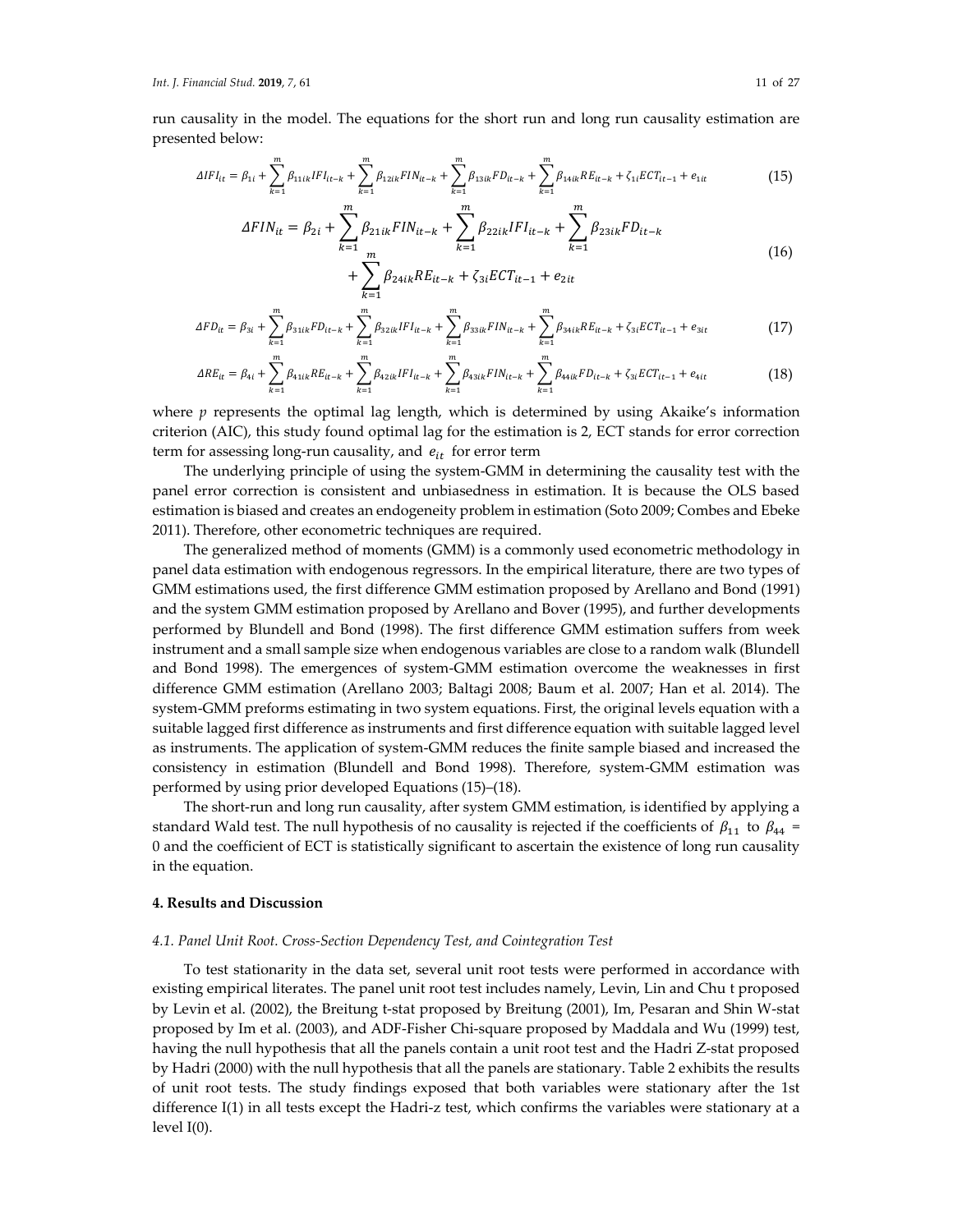| <b>Test</b>                                                                                                                  |                                                    |    |          |             |             |                                                                               |             |       |
|------------------------------------------------------------------------------------------------------------------------------|----------------------------------------------------|----|----------|-------------|-------------|-------------------------------------------------------------------------------|-------------|-------|
|                                                                                                                              |                                                    |    | At Level |             |             | <b>After 1st Difference</b>                                                   |             |       |
| Method                                                                                                                       | IFI                                                | FI | FD       | RE          | <b>AIFI</b> | AFI                                                                           | $\Delta$ FD | ΔRE   |
|                                                                                                                              | Null: unit root (assumes common unit root process) |    |          |             |             |                                                                               |             |       |
| $LLC-t$ (Levin et al. 2002)                                                                                                  |                                                    |    |          |             |             | $-1.993$ 1.228 0.258 0.270 $-4.715$ *** $-4.458$ *** $-1.944$ ** $-3.475$ *** |             |       |
| Breitung t-stat (Breitung 2001)                                                                                              |                                                    |    |          |             |             | 1.132 0.448 1.963 1.159 $-1.471$ *** $-3.083$ *** $-2.375$ *** $-3.730$ ***   |             |       |
| Null: Unit root (assumes individual unit root process)                                                                       |                                                    |    |          |             |             |                                                                               |             |       |
| IPS W-stat (Im et al. 2003)                                                                                                  |                                                    |    |          |             |             | $0.903$ 1.995 1.692 $0.891$ -2.876 *** -2.959 *** -5.339 ** -1.877 ***        |             |       |
| ADF-Fisher Chi-square (Maddala and Wu 1999) 5.535 1.307 1.555 4.153 22.839 *** 23.877 *** 18.156 ** 17.194 **                |                                                    |    |          |             |             |                                                                               |             |       |
| PP-Fisher Chi-square                                                                                                         |                                                    |    |          |             |             | 10.1870.85411.060 11.825 24.090 *** 20.996 *** 38.73 *** 53.313 ***           |             |       |
| Null hypothesis: no unit root with the common unit root process                                                              |                                                    |    |          |             |             |                                                                               |             |       |
| Hadri Z-stat (Hadri 2000)                                                                                                    | 4.489                                              |    |          | $4.372$ *** | 5.407       | 0.422                                                                         |             | 1.776 |
| $\mathbf{A}^T$ , we we have the contract of $\mathbf{A}$ and $\mathbf{A}$ and $\mathbf{A}$ and $\mathbf{A}$ and $\mathbf{A}$ |                                                    |    |          |             |             |                                                                               |             |       |

**Table 2.** Panel unit root test.

Note: \*\*\*, \*\* indicates level of significance at a 1% and 5%, respectively.

Table *3* exhibits the results of a cross-section dependency test. It was observed that the associated *p*-value of all four models' output is statistically significant at 1% of the level of significance. Thus, this confirms the rejection of the null hypothesis and in another way, the presence of cross-section dependence in the researcher variable can be assumed. Therefore, one can expect common dynamisms available in financial inclusion, financial innovation, financial development, and remittance inflows.

**Table 3.** Cross section dependency test.

| <b>Test</b>                                              | <b>IFI/FIN, FD, RE</b> |
|----------------------------------------------------------|------------------------|
| LM <sub>BP</sub> (Breusch and Pagan 1980) 50.527 (0.000) |                        |
| LM <sub>PS</sub> (Pesaran 2004)                          | 12.854 (0.000)         |
| CD <sub>PS</sub> (Pesaran 2006)                          | 6.896(0.000)           |
| LM <sub>adj</sub> (Pesaran et al. 2008)                  | 12.700 (0.000)         |

In the next, the model estimation involves assessing the possible existence of cointegration between financial innovation and financial development by applying a panel cointegration test suggested by Pedroni (1999, 2004); and Kao (1999). Table 4 reports the results of the panel cointegration test. The panel cointegration test by model specification by Pedroni (1999, 2004) produced 11 test statistics based on the within-dimension and between-dimension. It is apparent that eight (08) out of eleven (11) test statistics are statistically significant at a 1% level of significance. These findings conclusively rejected the null hypothesis no cointegration by confirming the long-run association between financial innovation, financial inclusion, remittance, and financial development in South Asian countries. Further, the long-run association between financial innovation, financial inclusion, financial development, and remittance inflows was also established in Kao (1999) panel cointegration model specification test.

**Table 4.** Panel cointegration test.

| <b>Alternative Hypothesis: Common AR Coefficients (within-Dimension)</b> |                  |                           |  |  |  |
|--------------------------------------------------------------------------|------------------|---------------------------|--|--|--|
|                                                                          | <b>Statistic</b> | <b>Weighted Statistic</b> |  |  |  |
| Panel v-Statistic                                                        | 12.3317***       | $7.5106$ ***              |  |  |  |
| Panel rho-Statistic                                                      | 12.4229 ***      | 13.4849***                |  |  |  |
| Panel PP-Statistic                                                       | 0.7521           | 0.5832                    |  |  |  |
| Panel ADF-Statistic                                                      | $-1.6157$ ***    | $-1.6267$ ***             |  |  |  |
| Alternative Hypothesis: Individual AR Coefficients (between-dimension)   |                  |                           |  |  |  |
|                                                                          | <b>Statistic</b> |                           |  |  |  |
| Group rho-Statistic                                                      | 1.9559           |                           |  |  |  |
| Group PP-Statistic                                                       | $-3.8897**$      |                           |  |  |  |
| Group ADF-Statistic                                                      | $-1.4324$ ***    |                           |  |  |  |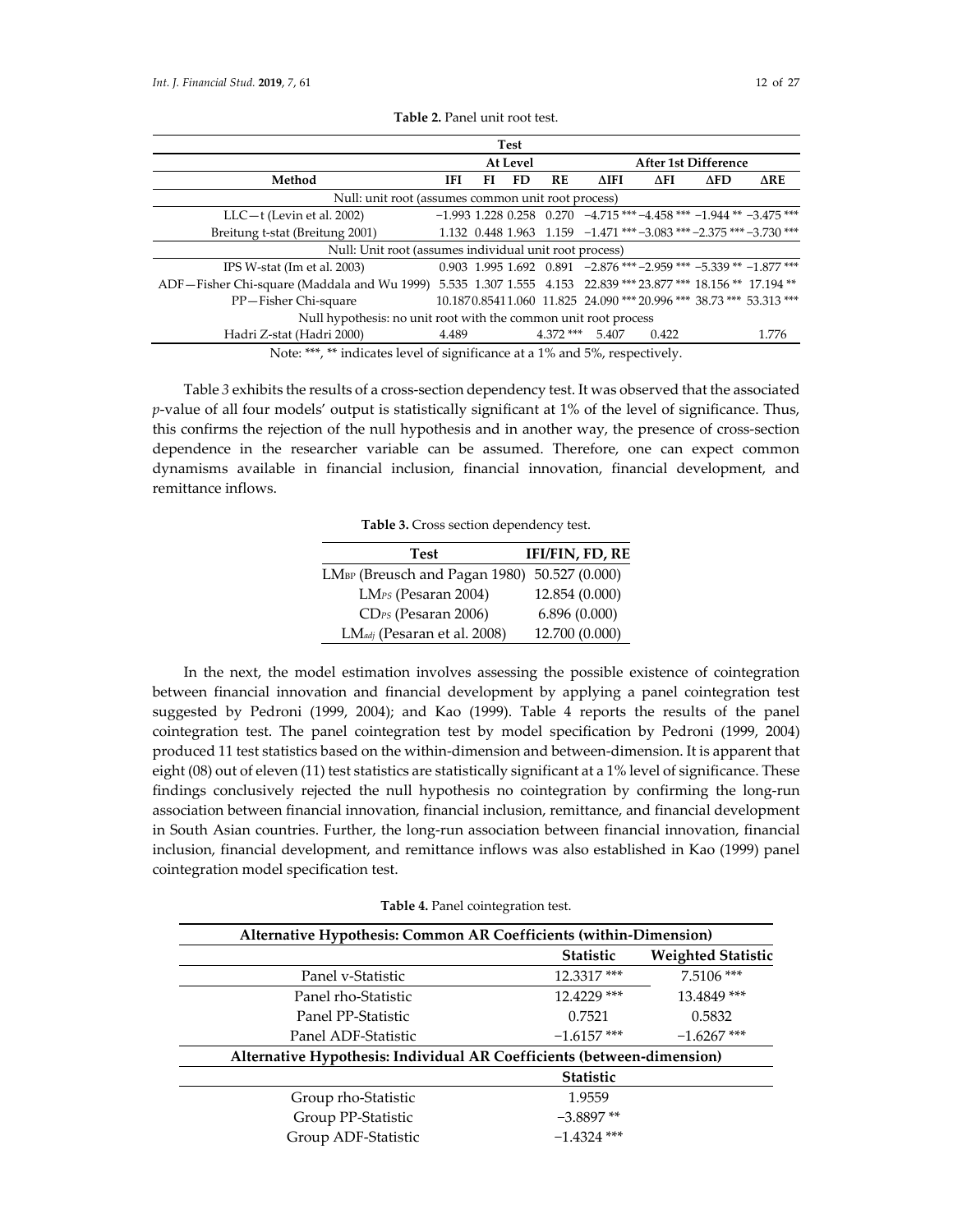| Kao (1999): Cointegration test | t-Statistic   |
|--------------------------------|---------------|
| ADF                            | $-0.5152$ *** |

Note: \*\*\*, \*\* indicates level of significance at a 1% and 5% respectively.

In the next step, this study moves further towards the cointegration test with Westerlund (2007), because this test can be performed efficiently in either case that is existent and nonexistent of crosssectional dependence. Westerlund proposed cointegration test produces four test statistics, two for Group and two for Panel( $G_t$ ,  $G_\alpha$  and  $P_t$ ,  $P_\alpha$ ), of testing the null hypothesis that is no cointegration. Table 5 reports the results of the Westerlund Panel cointegration test. Considering the test statistics and associated *p*-value, it is convincing to reject the null hypothesis of no cointegration. That means, in the long run, all the variables move together regardless of their common dynamic association.

**Table 5.** Westerlund Panel cointegration test.

| <b>Test Statistics</b> | Value  | <i>p</i> -Value |
|------------------------|--------|-----------------|
| $Group_t$              | 4.719  | 0.000<br>***    |
| $Group_a$              | 2.939  | $0.009$ ***     |
| $Panel_t$              | 9.055  | $0.014**$       |
| Panel <sub>a</sub>     | 12.005 | 0.000<br>***    |

Note: \*\*\*, \*\* indicates statistically significant at a 1% and 5% level of significance.

#### *4.2. Empirical Model Estimation without Asymmetry*

In the next step, the model estimation involves Panel ARDL (using Equations (10) and (11)) of identifying the coefficients elasticity both in the long run and short run. Table 6 exhibits the results of model estimation without asymmetry, where the results with financial inclusion as the dependent variable reported in column [1] and column [2] depict the results with financial innovation as a dependent variable in the equation, respectively.

For the long run, referring to the output reports in column [1] with financial inclusion as a dependent variable, the study findings unveiled the long-term positive influence running from financial innovation to financial inclusion that is the coefficient of financial innovation (a coefficient of 0.771 \*\*\*) is positive and statistically significant at a 1% level of significance. In particular, a 10% increase in financial innovation results in 7.71% development in financial inclusion. This finding suggests that further development in financial innovation that is emergence, adaptation, and diffusion of innovative financial assets, services, and instruments in the financial system can produce a positive progress in financial inclusion. The possible development in financial inclusion can be observed with financial innovation embraced in the financial system in South Asian countries. It is because financial diversifications, the expansion of financial services coverage and offering improved financial instruments in the financial system, which is the ultimate result from financial innovation thus, assists in bringing financially deprived population into the formal financial system.

In regards to controlling variables that are financial development and remittance inflows, the effect running to financial inclusion also observed positively linked. More precisely, the effect of financial development (a coefficient of 0.010) being positive in sign and statistically significant at a 1% level of significance, is implying that future financial development in the south Asian economy can boost the speed of the financial inclusion process in the economy. The underlying reason for augmentation in financial inclusion is financial services availability, institutional effectiveness, and services efficiency, which play a motivational role in encouraging people to enjoy existing financial facilities, and eventually large segments of the population will be under the head of the financial system. On the other hand, foreign remittance inflows induce (a coefficient of 0.032) positive progress in financial inclusion. This study observed, in particular, 10% additional inflows of foreign remittance in the economy can result in the acceleration in the speed of financial inclusion by 0.32%. This finding suggests that excess money flows to households encourage them to transform their status from unbanked to financial integration by availing financial instruments for savings with the intention of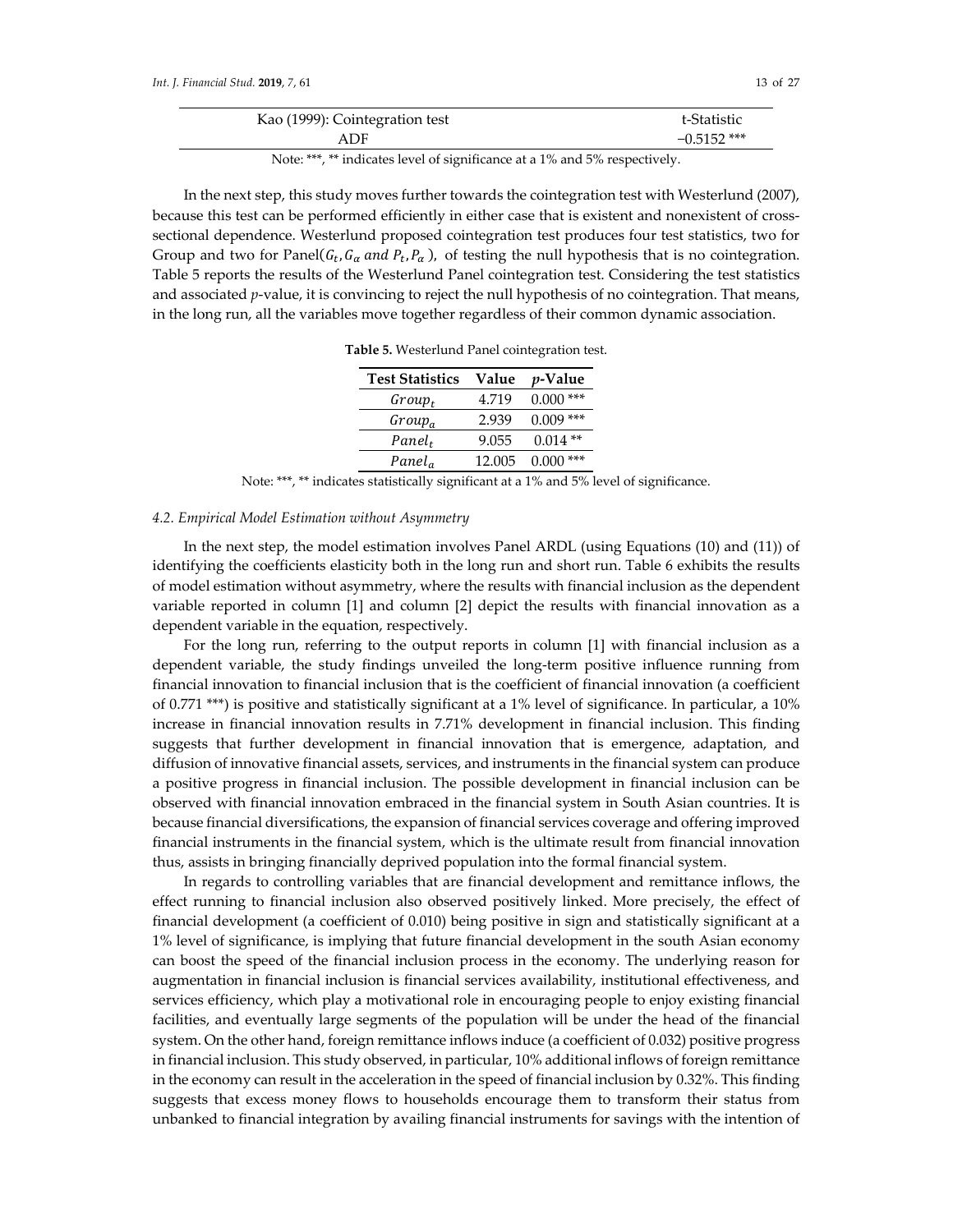future financial security and financial services for executing financial transactions, such as mobile banking, internet banking, and so forth.

For the short-run, the coefficient of the lagged error correction term (a coefficient of −0.895) is negative and statistically significant at a 1% level of significance, which is confirming the average speed of correction towards the long run equilibrium from any prior year shocks is considerable. Dealing with short-run elasticities running from financial innovation, financial development, and remittance inflows, this study observed both the financial innovation (a coefficient of 0.254) and financial development (a coefficient of 0.048) positively induced the process of financial inclusion. In particular, south Asian countries can experience positive development in financial inclusion by 2.54% and 0.48%, respectively with a 10% increase in financial innovation and financial development in the financial system. Meanwhile, foreign remittance produces a statistically insignificant impact on financial inclusion even though the elasticity of foreign remittance flow (a coefficient of −0.042) is negative in sign. The Hausman test ultimately shows that it is impossible to reject the homogenous constraint in long-term equilibrium at a 1% level of significance, meaning the PMG estimator is suitable and effective for estimation of the pooling long-term coefficients.

Referring to the results reported with financial innovation as the dependent variable (see Table 7, column [2]). For the long run, study findings disclosed the effect running from financial inclusion (a coefficient of 0.566), financial development (a coefficient of 0.776), and foreign remittance inflows (a coefficient of 0.108) in the development process of financial innovation in the financial system is positively linked and all the coefficients are statistically significant at a 1% level of significance. In particular, dealing with the financial inclusion effect on financial innovation, a 10% increase in financial inclusion was observed which can result in 5.66% development in financial innovation. The plausible interpretation is that with the increase of access to financial services by the population results in the higher financial demand in a diversified manner, implying that a financial system expects innovative financial assists, services and instruments availability for satisfying the continuous financial demand by the society. Thus, intensify financial innovation flourishment with the help of financial inclusion in the economy. Further, dealing with the nexus between financial development-led financial innovations, this study observed, in particular, 10% increases in financial development can augment the financial innovation process by 7.76%. This finding depicts financial development in the economy creates an ambiance favoring the embrace of new and innovative financial assets, services, and instruments by financial institutions so as to serve the growing financial demands in the economy. The study also divulges the positive association between foreign remittances inflows and financial innovation that is the 10% additional inflow of remittance results 1.08% enhancement in financial innovation. The possible interpretation stands in explaining the relationship that is households having an excess money supply, which induces savings propensity with future investment. Therefore, financial system experienced investment diversification demand from households and induced financial institutions to adopt innovative financial assets and services for satisfying the persistent demand from potential investors.

For the short run, the error correction term (a coefficient of −0.582) is negative and statistically significant at a 1% level of significance, implying the existence of the short-run association. Considering the coefficients elasticity, it is obvious that financial inclusion (a coefficient of 0.095), financial development (a coefficient of 0.027), and remittance inflows (a coefficient of 0.042) are positively supplementing the process of financial innovation development. However, only the impact running from financial inclusion and remittance inflows are statistically significant at a 1% level of significance. The findings suggest that a growing trend in financial innovation in the short-run can be observed with further improvement in financial inclusion and foreign remittance inflows in South Asian countries. The Hausman test to specify model construction and validation, produces a statistic of 0.92 with a *p*-value of 0.342, providing evidence that PGM is consistent and more efficient in producing precise and reliable results with the pre-specified empirical model.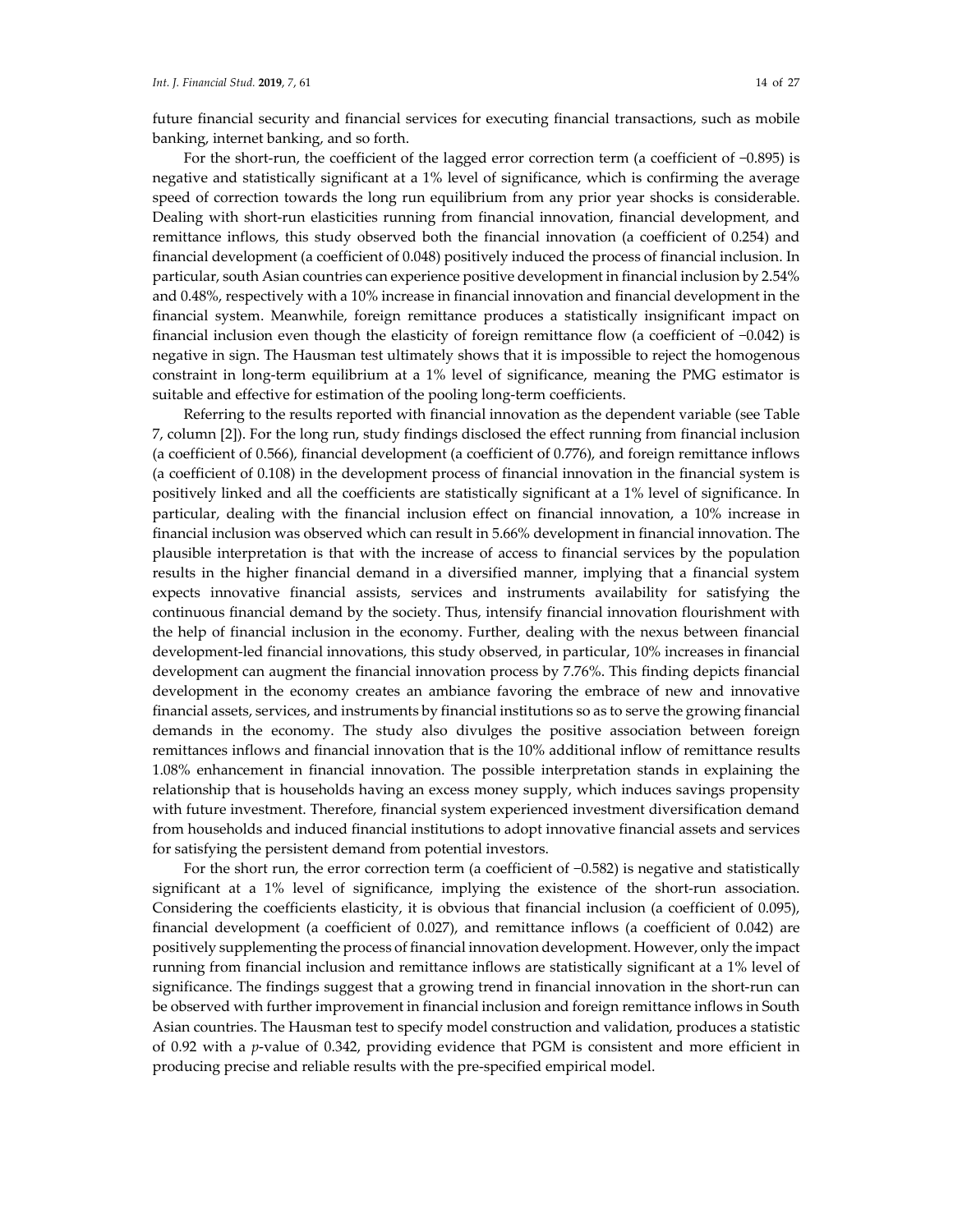| <b>Empirical Model Estimation</b> |                                                                                             |                       |  |  |  |  |
|-----------------------------------|---------------------------------------------------------------------------------------------|-----------------------|--|--|--|--|
|                                   | Financial Inclusion as Dependent Variable [1] Financial Inclusion as Dependent Variable [2] |                       |  |  |  |  |
|                                   | Long-run elasticities                                                                       |                       |  |  |  |  |
| <b>FIN</b>                        | $0.771$ *** $(0.306)$                                                                       |                       |  |  |  |  |
| IFI                               |                                                                                             | $0.566$ *** $(0.167)$ |  |  |  |  |
| FD.                               | $0.010$ *** $(0.003)$                                                                       | $0.776*(0.017)$       |  |  |  |  |
| RE                                | $0.032$ *** $(0.008)$                                                                       | $0.108$ ** $(0.082)$  |  |  |  |  |
|                                   | Short-run elasticizes                                                                       |                       |  |  |  |  |
| $ECT(-1)$                         | $-0.859$ *** (0.093)                                                                        | $-0.582$ ** $(0.576)$ |  |  |  |  |
| $\Delta$ FIN                      | $0.254$ *** $(0.490)$                                                                       |                       |  |  |  |  |
| $\Delta$ IFI                      |                                                                                             | $0.095$ ** $(0.824)$  |  |  |  |  |
| $\Delta$ FD                       | $0.048$ ** $(0.010)$                                                                        | 0.027(0.055)          |  |  |  |  |
| $\triangle$ RE                    | $-0.043(0.022)$                                                                             | $0.042$ ** $(0.108)$  |  |  |  |  |
| $\mathsf{C}$                      | $0.161$ *** $(0.351)$                                                                       | $-1.80$ ** $(1.651)$  |  |  |  |  |
| Hausman test                      | 1.02(0.627)                                                                                 | 0.92(0.342)           |  |  |  |  |
| Log-likelihood                    | 100.6903                                                                                    | 83.81886              |  |  |  |  |

**Table 6.** Model estimation results without asymmetry.

Note: \*\*\*, \*\* indicates level of significance at a 1% and 5% respectively.

**Table 7.** Empirical model estimation with asymmetry.

| <b>Model Estimation</b>                       |                                                       |                                      |  |  |  |
|-----------------------------------------------|-------------------------------------------------------|--------------------------------------|--|--|--|
| Financial Inclusion as Dependent Variable [1] | <b>Financial Innovation as Dependent Variable [2]</b> |                                      |  |  |  |
|                                               |                                                       | Panel-A: Long-run model coefficients |  |  |  |
| $FIV^+$                                       | $0.260$ *** $(0.187)$                                 |                                      |  |  |  |
| $FIV^-$                                       | $0.705$ ** $(0.548)$                                  |                                      |  |  |  |
| $FIC^+$                                       |                                                       | $0.036$ ** $(0.098)$                 |  |  |  |
| FIC-                                          |                                                       | $0.443$ *** (0.355)                  |  |  |  |
| FD                                            | $0.025$ *** $(0.078)$                                 | $0.218$ *** (0.109)                  |  |  |  |
| RE                                            | $0.031$ ** $(0.090)$                                  | $0.115$ *** (0.069)                  |  |  |  |
| Panel-B: Short-rum model coefficients         |                                                       |                                      |  |  |  |
| $ECT(-1)$                                     | $-0.345**$ (0.329)                                    | $-0.532$ *** (0.217)                 |  |  |  |
| $\Delta$ FIV+                                 | $0.987$ *** $(0.4267)$                                |                                      |  |  |  |
| $\Delta$ FIV-                                 | $0.752$ *** (0.443)                                   |                                      |  |  |  |
| $\triangle$ IFI+                              |                                                       | $-0.478(0.201)$                      |  |  |  |
| $\Delta$ IFI-                                 |                                                       | $0.478$ *** (0.136)                  |  |  |  |
| $\triangle$ FD                                | $0.197$ ** $(0.157)$                                  | $0.160 * (0.195)$                    |  |  |  |
| $\triangle$ RE                                | 0.023(0.019)                                          | $0.403$ *** $(0.128)$                |  |  |  |
|                                               |                                                       | Panel – C: Test of symmetry          |  |  |  |
| $W_{LR}$                                      | $6.973***$                                            | $15.220$ ***                         |  |  |  |
| <b>W<sub>SR</sub></b>                         | 11.983 ***                                            | 15.342***                            |  |  |  |
| Hausman test                                  | 11.542 (0.416)                                        | 9.348 (0.4994)                       |  |  |  |
| Log-likelihood                                | 128.394                                               | 273.983                              |  |  |  |

Note: \*\*\*, \*\* indicates statistically significant at a 1% and 5% level of significance, respectively. Values in () are standard error.

## *4.3. Empirical Model Estimation with Asymmetry*

In this section, empirical model estimation involves the asymmetry that is the investigation of positive and negative shocks of the independent variables on the dependent variable. The empirical model estimation results exhibited in Table 7, column [1] contains model estimation with financial inclusion as a dependent variable and column [2] contains model output with financial innovation as a dependent variable, respectively.

Considering the results presented in column [1], assessing the long run and short-run asymmetry effects of financial innovation, a standard Wald test was executed with the null hypothesis that is "there are symmetric effects running from financial innovation to financial inclusion. The *Wald test* F-statistics for the long run (a coefficient of WLR = 6.973) and for the short-run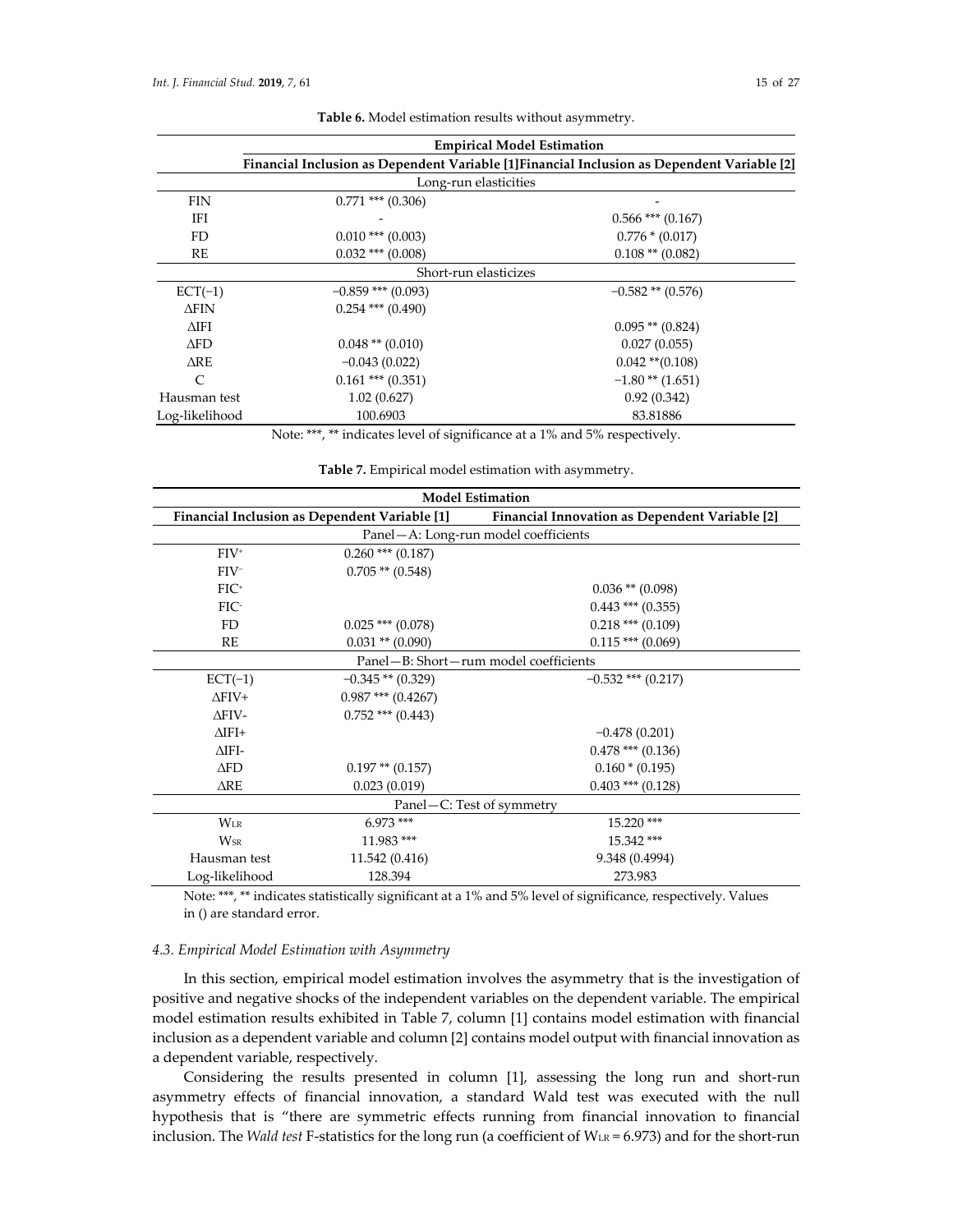(a coefficient of  $W_{SR} = 11.983$ ) clearly reject the null hypothesis in both situations. Alternatively, the *Wald test* statistics confirm the asymmetry effect running from financial innovation to financial inclusion. In regards to model consistency and precision in the empirical estimation, the Hausman test produces statistics of 11.542 with a statistically insignificant *p*-value of 0.416, confirming that the empirical model is consistent and more efficient in producing variables elasticities.

For the long run, it is ostensible that both positive shocks (a coefficient of 0.260) and negative shocks (a coefficient of 0.750) in financial innovation are positively linked with financial inclusion. These study findings imply that future changes experienced by financial innovation in either direction that increases or decreass in both situations, financial inclusion is affected. In particular, a 10% increase in positive shocks in financial innovation can result in 2.6% growth in financial inclusion, meanwhile, a 10% decrease in financial innovation can cause 7.05% declined trend in financial inclusion. The magnitude of the negative shock is greater than the elasticity of the positive shock of financial innovation on financial inclusion. On the other hand, for the short-run it is palpable that, like long run model, the positive shocks (a coefficient of 0.987) and negative shocks (a coefficient of 0.752) in financial innovation are positively linked to financial inclusion. More precisely, a 10% growth in positive shocks in financial inclusion can result in a 9.87% improvement in financial inclusion, meanwhile, a 10% decrease in financial inclusion can cause a 7.52% deterioration in financial inclusion. The study findings suggest that the contraction financial policy might have adverse causes in the process of financial innovation and the eventual outcome could be experienced by the economy by obstructing the development process of financial inclusion with greater intensity. Therefore, financial policy pertinent to financial stability and financial expansion is inevitable in order to augment the existing financial inclusion trend in the economy with innovative financial assets and services in the form of financial innovation.

For control variables, in the long run, the effect running from financial development (a coefficient of 0.025) and remittance inflows (a coefficient of 0.031) are positive and statistically significant at a 1% level of significance. Furthermore, in the short run, analogous to the long run, the influence running from financial development (a coefficient of 0.197) and remittance inflows (a coefficient of 0.023) also depicts positively with financial inclusion.

Referring to the results conveyed in column [2] with financial innovation as a dependent variable, the presence of asymmetry effects of financial inclusion on financial innovation both in the long run and in the short-run were investigated by applying the standard Wald test suggested with the null hypothesis of symmetry. The Wald test F-statistics in the long run (a coefficient of 15.220) and in the short-run (a coefficient of 15.342) are statistically significant at a 1% level of significance, implying the rejection of the null hypothesis. The study findings suggest asymmetry effects running from financial inclusion to financial innovation, which is applicable in both the long run and short run. In regards to the positive and negative shocks in financial inclusion, this study observed in the long-run, positive shocks (a coefficient of 0.036) and negative shocks (a coefficient of 0.443) were positively linked with financial innovation. In particular, a 10% increase in financial inclusion can result in a 0.36% increase in financial innovation. On the other hand, a 10% decrease in financial inclusion can decrease the financial innovation evolvement in the financial system by 4.443%. It is clearly manifested that negative shocks in financial inclusion produce significant magnitudes of positive shocks in financial inclusion. Therefore, it is imperative to formulate financial policies in such a way so as the existing process of financial inclusion moves with ease without facing any blockage, because of the impediment in financial inclusion adversely deterring the normal process of financial innovation.

For the short-run, the coefficient of the error correction term was observed to be negative and statistically significant, implying the existence of a short-run convergence between financial innovation and financial inclusion. Considering the short-run coefficients, the study findings divulge a positive shock in financial inclusion is (a coefficient of −0.478) negatively linked to financial innovation. However, the magnitude is statistically insignificant. Therefore, in the positive variation of financial inclusion did not make any considerable impact on financial innovation. In contrast, the negative shock (a coefficient of 0.478) in financial inclusion is also positively associated and the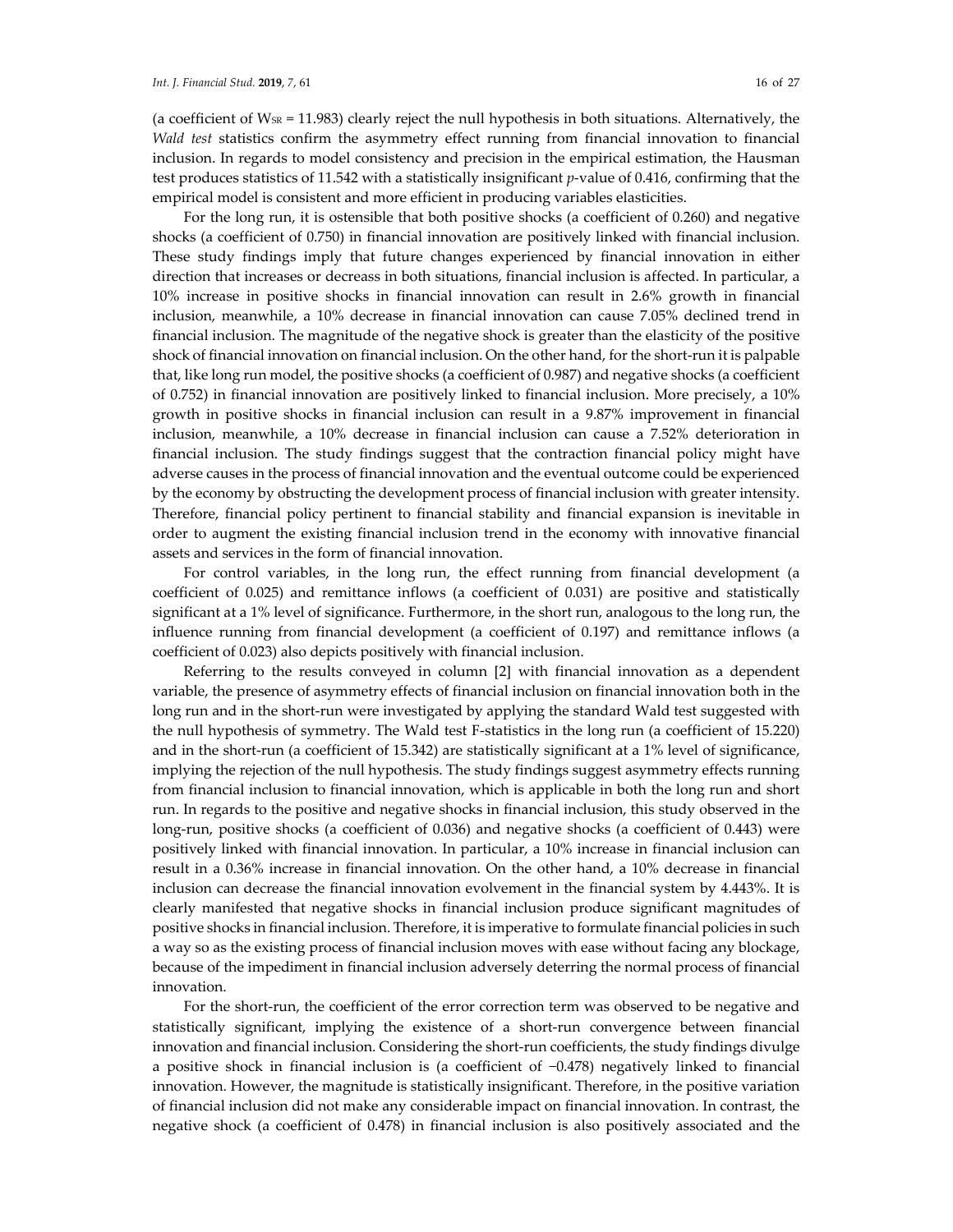coefficient is statistically significant at a 1% level of significance. These findings suggest that a 10% decrease in financial inclusion results in a decrease trend in financial innovation by 4.78%. In line with the study findings regarding a negative variation in financial inclusion is critical for innovativeness in the financial system. That is why, the speed of financial inclusion might not be hampered due to financial policy, if so happened, financial innovation also affected at large.

For control variables, namely, financial development and remittance inflows, it is apparent from the finding that the coefficients elasticities, such as financial development (a coefficient of 0.443) and remittance inflows (a coefficient of 0.218), exhibited a positive relationship. The study findings suggest that future development in the financial sector could explore more opportunities in the economy for the adaptation and diffusion of financial innovation, which eventually allows greater financial diversity with innovative financial instruments, services, and institutions. Further, the continual inflows of foreign remittance also intensifies the demand for financial products and services that are the processes of financial innovation will receive a positive injection for further development.

#### *4.4. Post Model Estimation with System-GMM Specification*

In the next step, this study moved to investigate the robustness of the pre-specified empirical model for explaining the nexus between financial inclusion and financial innovation. Table 8 reports the results of the System-GMM empirical model. Panel-A indicates the short-run model estimation with a symmetry test along with the coefficient of error correction term and Panel-B exhibits the longrun model estimation with the symmetry test. From the model stability and validity diagnostic test statistics that are the conventional AR (2) and Sargan test, it was observed that the null hypothesis was not rejected at a 1% level of significance, implying that all regressors were valid instruments. This conclusion is applicable for both models. For investigating the symmetric relation, a standard Wald test was performed with the null hypothesis of symmetry in both the long run and short run. For the short run, the findings from the Wald test with financial inclusion as the dependent variable was (a coefficient of  $W_{SR} = 12.705$ ) and Wald test with financial innovation as the dependent variable was (a coefficient of  $W_{SR} = 18.873$ ). This finding suggests that in the short-run, the relationship between financial innovation and financial inclusion is asymmetric.

Finally, in the long-run symmetry, this study observed that the Wald test statistics (a coefficient of  $W_{LR}$  = 20.607, and  $W_{LR}$  = 25.983) in both models were statistically significant at a 1% level of significance. The results of the Wald test ascertain the existence of an asymmetric relationship between financial innovation and financial inclusion. This conclusion is applicable for both empirical models.

| <b>Model Estimation</b>         |                      |                                                                                              |  |  |  |  |  |  |
|---------------------------------|----------------------|----------------------------------------------------------------------------------------------|--|--|--|--|--|--|
|                                 |                      | Financial Inclusion as Dependent Variable [1] Financial Innovation as Dependent Variable [2] |  |  |  |  |  |  |
| Panel-A: short-run coefficients |                      |                                                                                              |  |  |  |  |  |  |
| $IFI(-1)$                       | $0.537$ *** [0.108]  |                                                                                              |  |  |  |  |  |  |
| $FIN(-1)$                       |                      | $0.857$ *** [0.060]                                                                          |  |  |  |  |  |  |
| $\Delta$ IFI+                   |                      | $0.029$ ** [0.659]                                                                           |  |  |  |  |  |  |
| $\Delta$ IFI-                   |                      | $0.815**$ [0.620]                                                                            |  |  |  |  |  |  |
| $\Delta$ FIN+                   | $0.059$ ** $[0.064]$ |                                                                                              |  |  |  |  |  |  |
| $\Delta$ FIN-                   | $0.026$ ** [0.036]   |                                                                                              |  |  |  |  |  |  |
| Speed of adjustment<br>0.534    |                      | 0.763                                                                                        |  |  |  |  |  |  |
| AR(2)<br>0.418(0.675)           |                      | $-1.324(0.553)$                                                                              |  |  |  |  |  |  |
| 55.694 (0.156)<br>Sargon test   |                      | 63.260 (0.723)                                                                               |  |  |  |  |  |  |
| Wsr                             | 12.705**             | 18.873 (0.000)                                                                               |  |  |  |  |  |  |
|                                 | Panel-B: long-run    |                                                                                              |  |  |  |  |  |  |
| $IFI+$                          |                      | $0.560$ ** [0.252]                                                                           |  |  |  |  |  |  |
| IFI-                            |                      | $0.255$ *** [1.318]                                                                          |  |  |  |  |  |  |
| $FIN+$                          | $0.064$ *** [0.035]  |                                                                                              |  |  |  |  |  |  |
| $FIN-$                          | $0.033$ *** [0.088]  |                                                                                              |  |  |  |  |  |  |
| <b>WLR</b>                      | 21.607***            | 25.983***                                                                                    |  |  |  |  |  |  |
|                                 | Control variable     |                                                                                              |  |  |  |  |  |  |
| FD                              | $0.016$ *** [0.074]  | $1.118$ *** [0.148]                                                                          |  |  |  |  |  |  |
| RE                              | $0.018$ *** [0.237]  | $0.769$ *** [0.102]                                                                          |  |  |  |  |  |  |

|  |  | Table 8. Short- and long-run generalized method of moments (GMM) estimates and symmetry tests. |  |  |  |
|--|--|------------------------------------------------------------------------------------------------|--|--|--|
|--|--|------------------------------------------------------------------------------------------------|--|--|--|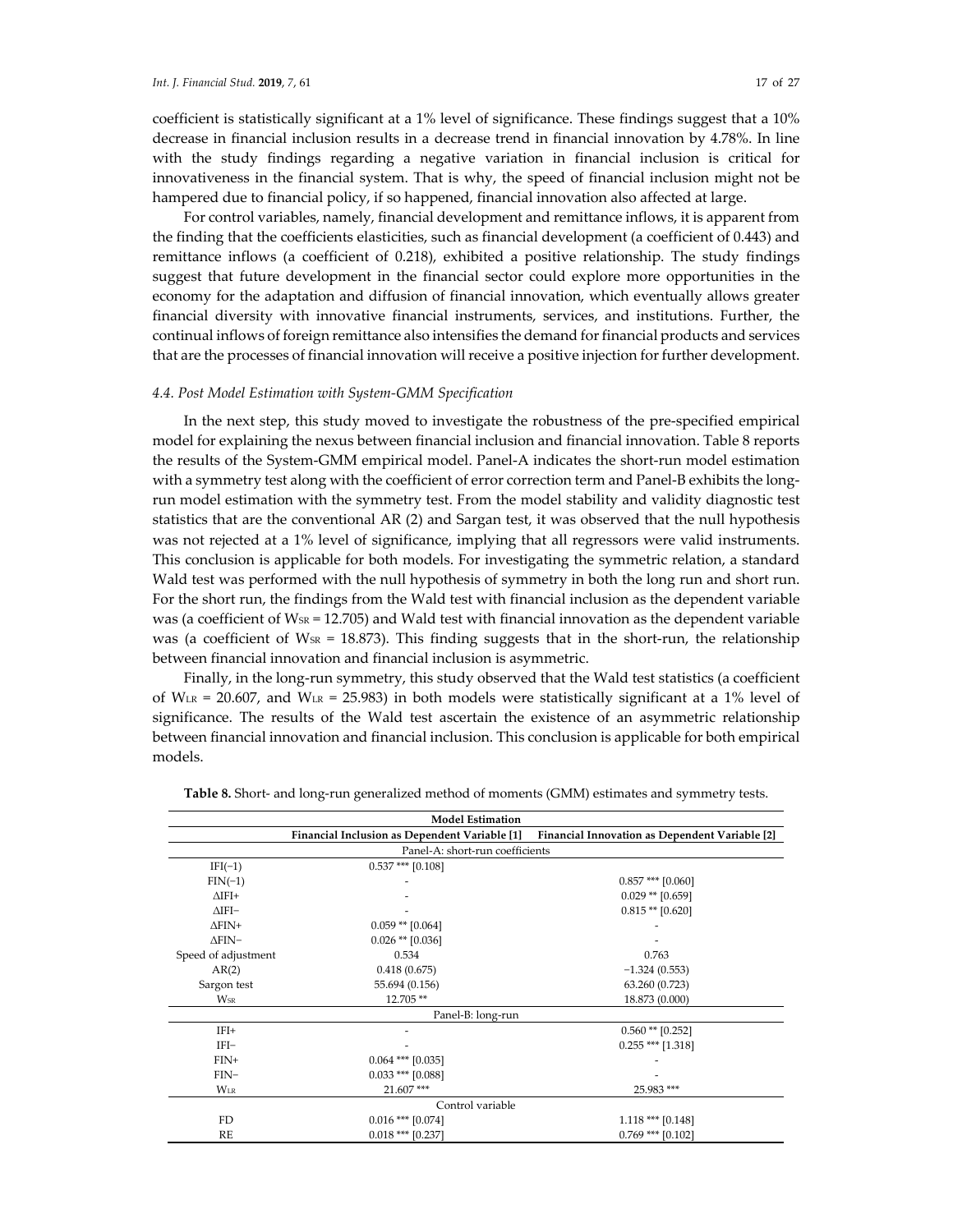None: \*\*, \*\*\* denotes level of significant at a 5% and 1% respectively. Values at parenthesis () indicates standard error.

#### *4.5. Panel Granger-Casualty with System-GMM Specification*

This section moved to investigate the directional causality between financial inclusion, financial innovation, financial development, and remittance inflows. To accomplish this, the process initiated by Shabani and Shahnazi (2019) with the system-GMM specification was followed. The results of the causality test are exhibited in Table 9. The presence of long-term causality in the empirical model can be ascertained by observing the coefficients of ECT of each model. For long-run causality, the coefficient of error correction term, in particular when financial inclusion, financial innovation, and remittance inflows are considered as the dependent variable, are negative in sign and statistically significant at a 1% level of significance. More precisely, the study findings divulge bidirectional casualty between financial innovation and financial inclusion [IFI  $\leftrightarrow$  FIN], implying that in south Asian economy feedback hypothesis holds in explaining the causal relationship between financial inclusion and financial development.

For short-run causality, the study findings unveiled a number of the casual relationship among research variables. In particular, the feedback hypothesis holds for explaining the relationship between financial inclusion and financial innovation [IFI  $\leftrightarrow$  FIN], remittance inflows and financial inclusion [IFI  $\leftrightarrow$  RE]. These findings suggest that in the short run, any further development in either variable namely, financial inclusion, financial innovation, and remittance inflows, show that the ultimate effects can be observed in the associated variables. Furthermore, the study findings unveiled unidirectional causality running from financial development to financial inclusion  $[FD \rightarrow IFI]$  and financial development to remittance inflows [FD  $\rightarrow$  RE].

|                    | <b>Short-Run Casualty</b>    |              |             |              | <b>Long-Run Causality</b> |          |
|--------------------|------------------------------|--------------|-------------|--------------|---------------------------|----------|
| Dependent Variable | IFI                          | FIN          | FD          | RE           | $ECT(-1)$                 | Remarks  |
| IFI                | $\qquad \qquad \blacksquare$ | 8.347***     | 0.554       | $14.682$ *** | $-0.0253$ ***             | Presence |
| <b>FIN</b>         | $12.250$ ***                 |              | $4.534**$   | 1.411        | $-0.165**$                | Presence |
| FD                 | 0.155                        | $13.092$ *** |             | 1.854        | 0.135                     |          |
| RE                 | $12.180***$                  | 1.774        | $9.184$ *** |              | $-0.773$ ***              | Presence |

**Table 9.** Causality test with GMM specification.

Note: \*\*\*, \*\* indicates statistically significant at a 1% and 5% level of significance, respectively.

## **5. Summary and Concluding Remarks**

The relationship between financial innovation and financial inclusion is yet to undergo extensive empirical investigation. This study, therefore, intended to mitigate the existing research gap by unsheathing new insights pertinent to explain how financial inclusion and financial innovation behave in the financial system due changes appeared in either variable. As a sample, we considered six (06) South Asian countries covering a span of period 1990M1−2018M12. This study used monthly data for empirical model estimation, which was exported from a central bank database of respective countries. For the empirical investigation, a number of econometric methodologies were employed including, PGM Panel ARDL proposed by Pesaran et al. (1999) and non-linear Panel ARDL by the following model specifications proposed by Shin et al. (2014). Furthermore, by establishing the directional causality between financial innovation, financial inclusion, remittance, and financial development, the Granger-causality test with System-GMM specification following Shabani and Shahnazi (2019) were applied. The key findings of this study are stated below:

First, referring to empirical model estimation with symmetry assumption (see, Table 7). Study findings established a positive association between financial innovation and financial inclusion both in the long run and short run. These findings suggesting that financial sector development either encouraging adaption of improving financial services, instruments and institutions can progressively encourage financial innovativeness in the financial system and vice-versa. Furthermore, for ensuring financial efficiency or ensuring financial services easy access to the society and the pull unbanked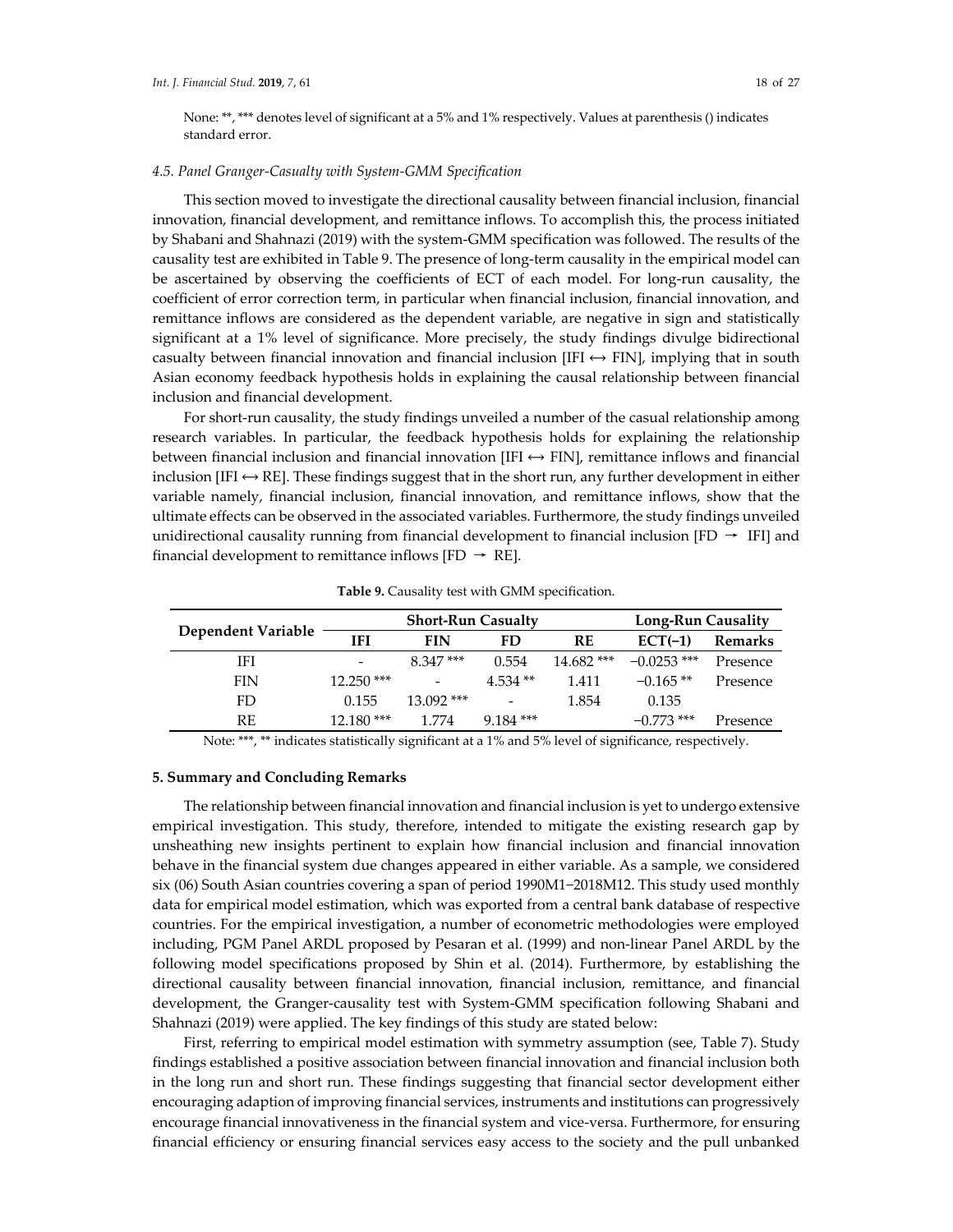population into the formal financial system in both cases, the eventual effects can be observed in financial inclusion and financial innovation. Hence, it can be assumed that a bidirectional relationship prevails between them.

Second, the empirical model estimation with asymmetry assumption, study findings suggesting that both financial innovation and financial inclusion will be experienced greater intensity in either case of improvement in the financial system such as financial innovativeness or financial integration. Considering the asymmetric response that is positive and negative shocks, we observed that in the case of financial innovation both positive and negative shocks are positively linked with financial inclusion. On the other hand, the asymmetric effects of financial inclusion that is positive and negative shocks on financial innovation also positively associated. Therefore, it is important to monitor and take necessary initiatives by financial regulatory authorizes concentrating financial development so that the growth trend in financial innovation and financial inclusion remain stable, especially in the long term.

Third, considering the output of the Granger causality test. A feedback hypothesis holds explaining the causality between financial inclusion and financial innovation both in the long run and short run. The study findings suggested that financial sector development with either variable amplification that is, financial innovation or financial inclusion, the subsequent effect be observed in another variable. On the other hand, any financial policies anticipated for limiting the financial activities results, not only adverse consequences in financial inclusion, but also in financial innovation.

Considering the results explain above, it is obvious that the intertwined relationship between financial innovation and financial inclusion is critically important for vibrant financial sectors. This is why government and policymakers should consider all aspects of financial innovation and financial inclusion affects, not only each other, but also impacts on economic activities so that fiscal policy can effectively guide further development in financial innovation and financial inclusions. In addition, financial institutions should expand their financial activities by incorporating newly emerged financial assets and services that are effectively work-out in other countries and allow financial services to all with easy access.

**Author Contributions:** The concept and design of this article come from W.J. along with model formulation. Data collection, empirical study review of conceptual development and drafting done by M.Q. In final editing and overall development effort contribute by authors in the article, the ration of contribution equally likely.

**Funding:** This research received no external funding

**Conflicts of Interest**: The authors declare no conflicts of interest.

## **Appendix A. Details of Financial Innovation and Financial Inclusion Index Construction Financial Innovation**

Financial innovation, according to Tufano (2002), is the process of emergence, diffusion, and popularization of new financial instruments, financial institutions, financial technologies, and financial markets in the economy. The presence of financial innovation in the financial system can be addressed in two different wings, such as product innovation and process innovation. Over the last decade, a number of proxy indicators were used in the empirical study of addressing the effects of financial innovation on various aspects. Aligning with existing literature in this study, we usd three proxy indicators (see, Table A1) were used and moved to developed the financial innovation index by applying principle component analysis (PCA), which is used as a proxy for financial innovation.

| Indicator | Definition                   | Reference                                                      |  |
|-----------|------------------------------|----------------------------------------------------------------|--|
| M3/M1     | The ratio of Aggregate money | Dunne and Kasekende (2018); Hye (2009); Mannah-Blankson and    |  |
|           | supply to Narrow money       | Belnye (2004); Qamruzzaman and Wei (2017, 2018a, 2018b, 2018c) |  |
| M2/M1     | The ratio of Broad to narrow | Oamruzzaman and Wei (2017, 2018a, 2018b, 2018c)                |  |
|           | money                        |                                                                |  |

|  |  |  | Table A1. Financial innovation proxy indicators. |
|--|--|--|--------------------------------------------------|
|--|--|--|--------------------------------------------------|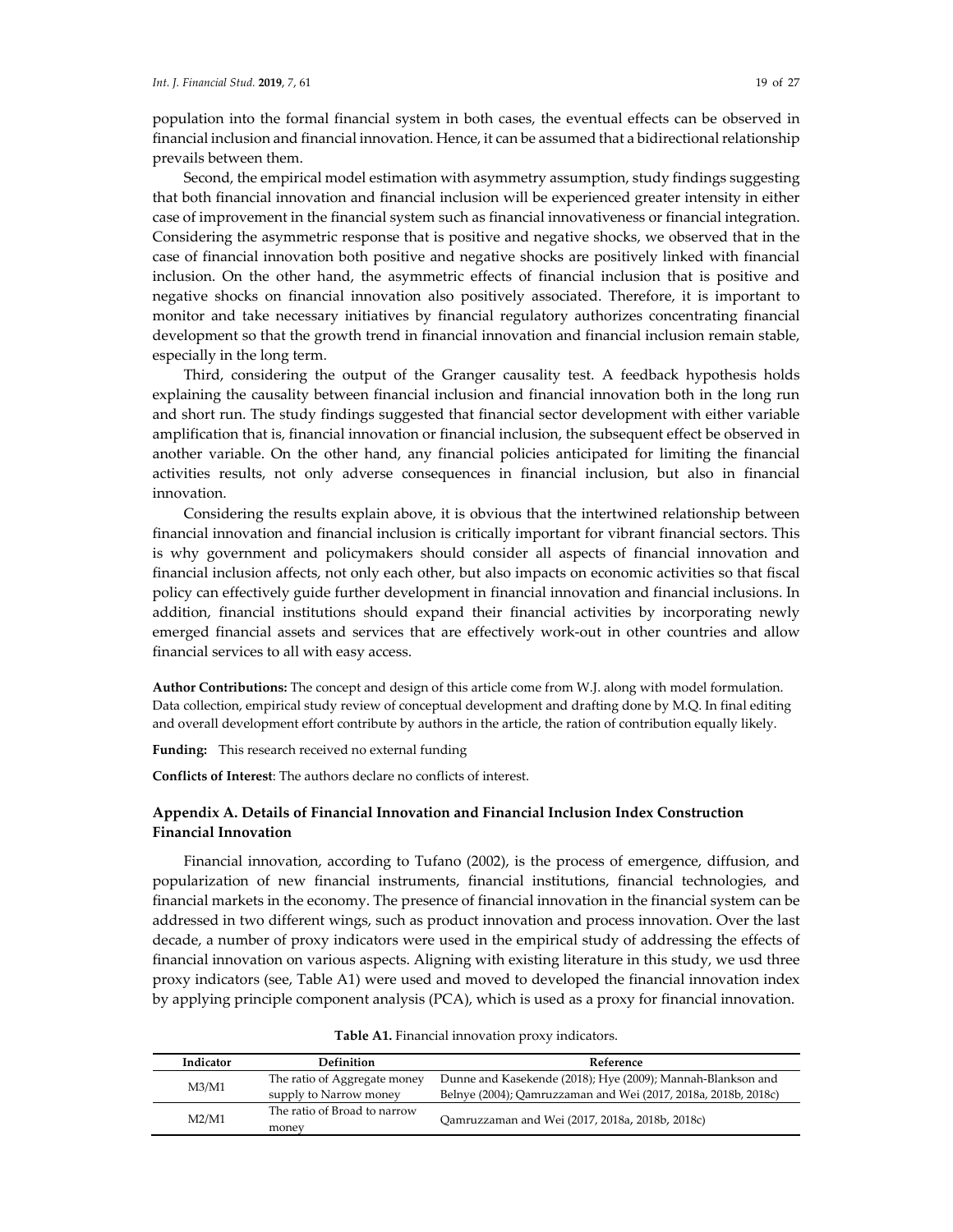| Growth of DCP                        | The percentage change in<br>domestic credit to the private<br>sector | Ajide (2015); Michalopoulos et al. (2011) |  |  |
|--------------------------------------|----------------------------------------------------------------------|-------------------------------------------|--|--|
| Financial innovation composite index |                                                                      |                                           |  |  |

#### *Financial Inclusion Index*

The importance of financial inclusion emerged due to nearly 3 billion of the population being excluded from formal financial services known as financial exclusion (world bank). The concept of financial inclusion is subject to country-specific financial exclusion and related macroeconomic variables. Therefore, no agreeable and consensus definition is yet to appear in finance literature. Financial inclusion, according to Gwalani and Parkhi (2014), is the way of availing and utilizing formal financial services at a lower cost and affordable to reduce informal accounts. In other words, financial inclusion means accessibility, availability, and the use of all formal financial services to all (Kumar and Mohanty 2011). It is implying that the provision of access to financial services with the minimum cost along with the efficient financial intermediation by the financial system.

Furthermore, addressing the effects of financial inclusion with single indicators is not so straightforward. Since over the period, researchers in empirical studies used a number of proxy indicators see, Table A2 and some of the study used the index by constructing more than one indicator.

| Dimension           | <b>Definition</b>            | Reference                                            |  |
|---------------------|------------------------------|------------------------------------------------------|--|
|                     | Depositors with              | Adeola and Evans (2017); Evans (2015); Naceur et al. |  |
| Banking penetration | commercial Banks             | (2015); Sarma (2008, 2012); Mbutor and Uba (2013)    |  |
|                     |                              | Adeola and Evans (2017); Mookerjee and Kalipioni     |  |
|                     | ATMs per 100,000 adults      | (2010); Rasheed et al. (2016)                        |  |
| Access              | commercial bank branches     | Sarma (2008); Kumar (2013); Rasheed et al. (2016);   |  |
|                     | per 100,000 adults           | Gimet and Lagoarde-Segot (2012)                      |  |
|                     | Credit-credit to the private | Sarma (2008, 2012)                                   |  |
| Usage               | sector                       |                                                      |  |

**Table A2.** Financial inclusion proxy indicators.

Before empirically investigating the nexus between financial innovation and financial inclusion in south Asian countries, our own index of financial inclusion (IFI) was first constructed. Constructing the index of financial inclusion, the authors closely followed the multidimensional methodology proposed by Sarma (2008) with accessibility, availability, and usages of banking services.

First, availability has been measured by two proxy indicators namely, automated teller machines (ATM) per 100,000 adults and commercial bank branches per 100,000 adults following Adeola and Evans (2017); Mookerjee and Kalipioni (2010); Rasheed et al. (2016); Sarma (2008); Kumar (2013); Rasheed et al. (2016); Gimet and Lagoarde-Segot (2012). Second, accessibility has been measured by the penetration of banking services proxied by the number of depositors with commercial banks per 1000 adults following Adeola and Evans (2017). Evans (2015); Naceur et al. (2015); Sarma (2008, 2012); Mbutor and Uba (2013). Third, the proxy was used to measure the usage dimension by the total deposits and credits relative to gross domestic product by following Sarma (2008, 2012). Table A2 represents the financial inclusion proxy indicators of south Asian countries in the year of 2017.

The study now proceeds to estimate the dimension index for each dimension by following the Sarma (2008) specification using the following formula:

$$
d_i = \frac{A_i - m_i}{M_i - m_i} \tag{A1}
$$

where  $A_i$  is the actual value of dimension *i*,  $M_i$  is the maximum value of dimension *i*, and  $m_i$  is the minimum value of dimension *i*, respectively, the output from formula ensure that  $0 < d_i < 1$ . The higher the value  $d_i$  indicates the higher the achievement in dimension  $i$ .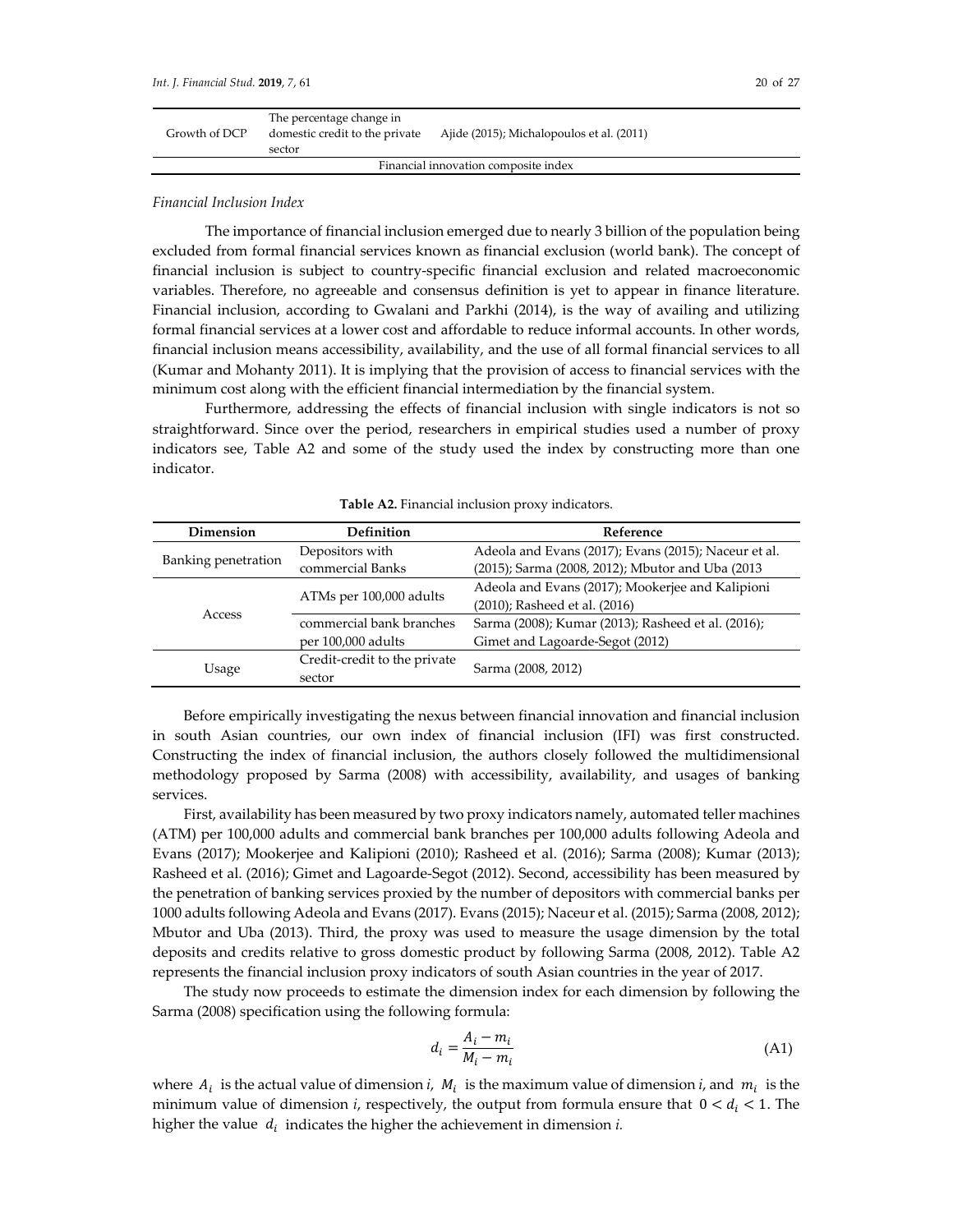For availability dimension, first the dimension index was determined for each dimension, a weighted average dimension index construct by allowing a two-third weight for a bank branch and one-third for the ATM index for the availability dimension as suggested by Sarma (2008). The index of financial inclusion then measured, with a given weight such as 1 for the index of bank penetration, 0.5 for Availability and 0.5 for usage, by the normalized inverse Euclidean distance of the point Di from the ideal point  $I = (1, 1, 1, \dots 1)$ . The exact formula is

$$
IFI = 1 - \frac{\sqrt{(1 - P_i) + (0.5 - A_i) + (0.5 - U_i)}}{\sqrt{n}}
$$
(A2)

This study also observed in empirical literatures that financial inclusion is also affected by other macroeconomic variables such as financial development, foreign remittance receipts, microfinance institutions, foreign direct investment, trade openness see, e.g., (Aga and Peria 2014; Aggarwal et al. 2011; Anzoategui et al. 2011; Chowdhury 2011). Therefore, enhancing estimation robustness, two more variables pertinent to the existing literature were included as the control variable namely, financial development and remittance received. To capture the effect of financial development in the model, the commonly used financial development indicator the ratio of broad money to GDP can be considered see, (Calderón and Liu 2003; King and Levine 1993; Nyamongo et al. 2012), In addition, remittance inflows proxied by remittance inflows to GDP (%).

| Variable                 | <b>Indicators</b>                                         | Description                                                                                                                                                                                                   | Data Sources                                                                                                                                                                                        |  |
|--------------------------|-----------------------------------------------------------|---------------------------------------------------------------------------------------------------------------------------------------------------------------------------------------------------------------|-----------------------------------------------------------------------------------------------------------------------------------------------------------------------------------------------------|--|
|                          | Banking<br>penetration                                    | Depositors with commercial Banks                                                                                                                                                                              | Reserve Bank of India (2019);<br>State bank of Pakistan (2019);                                                                                                                                     |  |
|                          | Access                                                    | ATMs per 100,000 adults                                                                                                                                                                                       | Central Bank of Sri Lanka (2019);                                                                                                                                                                   |  |
| Financial                |                                                           | commercial bank branches per                                                                                                                                                                                  | Nepal Rastra Bank (2019); Royal                                                                                                                                                                     |  |
| inclusion                |                                                           | 100,000 adults                                                                                                                                                                                                | Monetary Authority (2019) and                                                                                                                                                                       |  |
|                          | Usage                                                     | Credit-credit to the private sector                                                                                                                                                                           | Bangladesh Bank (2019).                                                                                                                                                                             |  |
|                          | Financial                                                 | Authors calculation using multidimensional methodology proposed by                                                                                                                                            |                                                                                                                                                                                                     |  |
|                          | inclusion index                                           | Sarma (2008)                                                                                                                                                                                                  |                                                                                                                                                                                                     |  |
| Financial<br>Innovation  | M3/M1                                                     | The ratio of Aggregate money<br>supply to Narrow money                                                                                                                                                        | Reserve Bank of India (2019);<br>State bank of Pakistan (2019);<br>Central Bank of Sri Lanka (2019);<br>Nepal Rastra Bank (2019); Royal<br>Monetary Authority (2019) and<br>Bangladesh Bank (2019). |  |
|                          | M2/M1                                                     | The ratio of Broad to narrow<br>money                                                                                                                                                                         |                                                                                                                                                                                                     |  |
|                          | Growth of DCP                                             | The percentage change in domestic<br>credit to the private sector                                                                                                                                             |                                                                                                                                                                                                     |  |
|                          | Financial<br>innovation<br>index                          | Authors calculation using Principal component analysis (PCA)                                                                                                                                                  |                                                                                                                                                                                                     |  |
| Financial<br>development | Domestic credit<br>to the private<br>sector (% of<br>GDP) | Domestic credit to private sector<br>refers to financial resources<br>provided to the private sector by<br>financial corporations, such as<br>through loans, purchases of<br>nonequity securities, and trade. | International financial statistics<br>(IMF)                                                                                                                                                         |  |
| Remittance<br>Inflows    | Per capital<br>remittance<br>received                     | Personal remittances comprise<br>personal transfers and<br>compensation of employees.<br>Personal transfers consist of all<br>current transfers in cash or in-kind<br>made or received by resident            | International financial statistics<br>(IMF), World Development<br>Indicator (WB)                                                                                                                    |  |

**Table A3.** Variables Descriptions and Sources.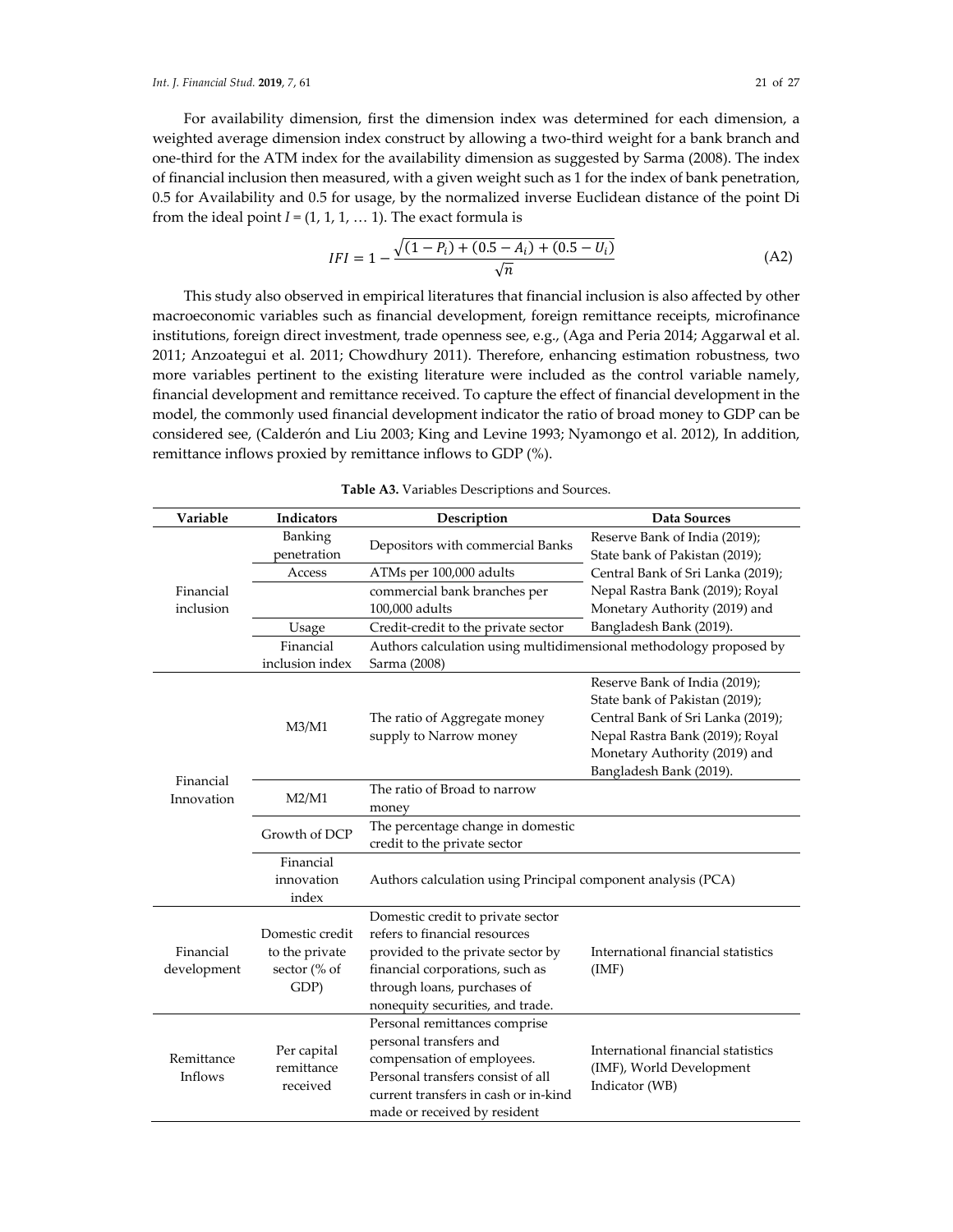- Adeola, Ogechi, and Olaniyi. Evans. 2017. Financial inclusion, financial development, and economic diversification in Nigeria. *The Journal of Developing Areas* 51: 1–15.
- Aga, Gemechu Ayana, and Maria Soledad Martinez Peria. 2014. *International Remittances and Financial Inclusion in Sub-Saharan Africa*. Washington, DC: The World Bank.
- Aggarwal, Reena, Asli Demirgüç-Kunt, and Maria Soledad Martinez Peria. 2011. Do remittances promote financial development? *Journal of Development Economics* 96: 255–64.
- Ajide, Folorunsho M. 2015. Financial Innovation and Sustainable Development in Selected Countries in West Africa. *Innovation in Finance* 15: 85–112.
- Allen, Franklin. 2011. Trends in Financial Innovation and Their Welfare Impact An Overview. Paper presented at Welfare Effects of Financial Innovation, UK, London, November 10–11.
- Allen, Franklin, Elena Carletti, Robert Cull, Jun 'QJ' Qian, Lemma Senbet, and Patricio Valenzuela. 2014. The African financial development and financial inclusion gaps. *Journal of African Economies* 23: 614–42.
- Anderson, Theodore Wilbur, and Cheng Hsiao. 1981. Estimation of dynamic models with error components. *Journal of the American Statistical Association* 76: 598–606.
- Anzoategui, Diego, Asli Demirgüç-Kunt, and María Soledad Martínez Pería. 2011. *Remittances and Financial Inclusion: Evidence from El Salvador*. Washington, DC: The World Bank.
- Arellano, Manuel. 1989. A note on the Anderson-Hsiao estimator for panel data. *Economics Letters* 31: 337–41.
- Arellano, Manuel. 2003. *Panel data Econometrics*. Oxford: Oxford University Press.
- Arellano, Manuel, and Stephen Bond. 1991. Some tests of specification for panel data: Monte Carlo evidence and an application to employment equations. *The Review of Economic Studies* 58: 277–97.
- Arellano, Manuel A., and Olympia Bover. 1995. Another look at the instrumental variable estimation of errorcomponents models. *Journal of Econometrics* 68: 29–51.
- Ashraf, Nava, Diego Aycinena, Claudia Martinez, and Dean Yang. 2010. *Remittances and the Problem of Self Control: A Field Experiment among Migrants from El Salvador*. Working Paper. Ann Arbor: Economics Department, University of Michigan.
- Babajide, Abiola A., Folasade B. Adegboye, and Alexander E. Omankhanlen. 2015. Financial inclusion and economic growth in Nigeria. *International Journal of Economics and Financial Issues* 5: 629–37.
- Baltagi, Badi. 2008. *Econometric Analysis of Panel Data*. Hoboken: John Wiley & Sons.
- Banerjee, Prashanta K., Matiur Rahman, and JP Morgan Chase Bank. 2018. Financial Inclusion and Economic Growth Empirics of Six South Asian Countries. *Wealth: International Journal of Money, Banking & Finance* 7: 4–9.
- Bangladesh Bank. 2019. Online Data Archive. Available online: https://www.bb.org.bd/econdata/index.php (accessed on 15 March 2019)
- Bara, Alex, and Calvin Mudxingiri. 2016. Financial innovation and economic growth: Evidence from Zimbabwe. *Investment Management and Financial Innovations* 13: 65–75.
- Bara, Alex, Gift Mugano, and Pierre Le Roux. 2016. Financial Innovation and Economic Growth in the SADC. *Economic Research Southern Africa* 1: 1–23.
- Battilana, Julie, and Silvia Dorado. 2010. Building sustainable hybrid organizations: The case of commercial microfinance organizations. *The Academy of Management Journal* 3: 1419–40.
- Baum, Christopher F., Mark E. Schaffer, and Steven Stillman. 2007. Enhanced routines for instrumental variables/generalized method of moments estimation and testing. *The Stata Journal* 7: 465–506.
- Beck, Thorsten. 2010. Financial Development and Economic Growth: Stock Markets versus Banks? In *Africa's Financial Markets: A Real Development Tool.* Tilburg: Tilburg University.
- Beck, Thorsten, Asli Demirgüç-Kunt, and Ross Levine. 2007. Finance, inequality and the poor. *Journal of Economic Growth* 12: 27–49.
- Bhatt, Vinayak Vijayshanker, and Banco Mundial. 1989. *Financial Innovation and Credit Market Development*. Washington, DC: World Bank.
- Bianchi, Javier, Emine Boz, and Enrique Mendoza. 2011. Macro-prudential Policy in a Fisherian Model of Financial Innovation. Paper presented at 12th Jacques Polak Annual Research Conference, Washington, DC, USA, November 10–11, pp. 1–15.
- Blundell, Richard, and Stephen Bond. 1998. Initial conditions and moment restrictions in dynamic panel data models. *Journal of Econometrics* 87: 115–43.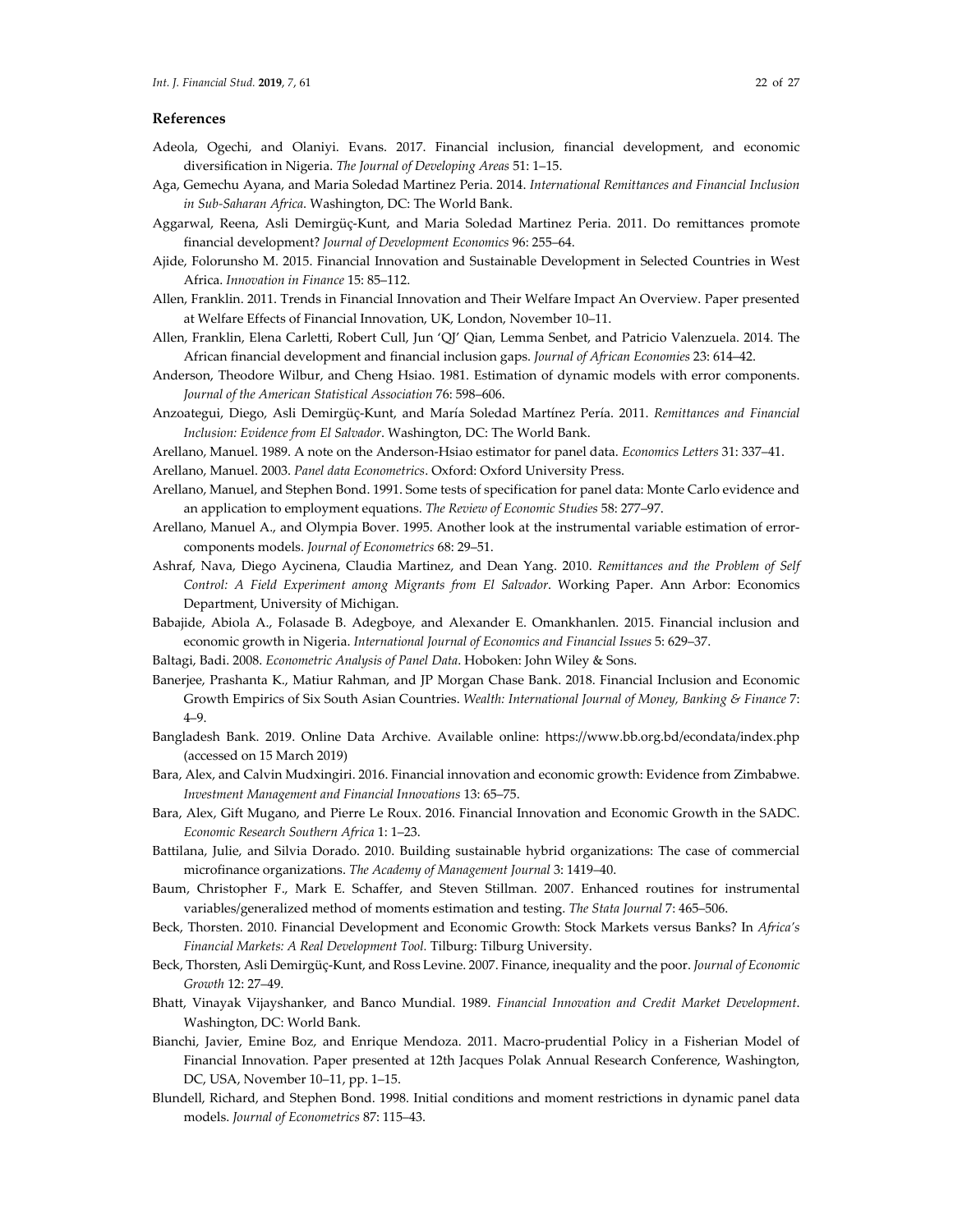- Breitung, Jörg. 2001. The local power of some unit root tests for panel data. *Nonstationary Panels, Panel Cointegration, and Dynamic Panels.* Bingley: Emerald Group Publishing Limited, pp. 161–77.
- Breusch, Trevor S., and Adrian R. Pagan. 1980. The Lagrange multiplier test and its applications to model specification in econometrics. *The Review of Economic Studies* 47: 239–53.
- Burgess, Robin, and Rohini Pande. 2005. Do rural banks matter? Evidence from the Indian social banking experiment. *American Economic Review* 95: 780–95.
- Calderón, César, and Lin Liu. 2003. The direction of causality between financial development and economic growth. *Journal of Development Economics* 72: 321–34.
- Camelia, Șargu Alina, and Roman Angela. 2011. Financial innovation and the Romanian banking sector efficiency in the context of the financial crisis: Foreign versus domestic banks. Lessons Learned from the Financial Crisis*.* Paper presented at 13th International Conference on Finance and Banking, Ostrava, Czech Republic, October 12–13, pp. 548–65.
- Central Bank of Sri Lanka. 2019. Online Data Archive, Available online: https://www.cbsl.gov.lk/en/statistics/statistical-tables/financial-sector (accessed on 12 February 2019).
- Chibba, Michael. 2009. Financial Inclusion, Poverty Reduction and the Millennium Development Goals. *The European Journal of Development Research* 21: 213–30.
- Chipeta, Chimwemwe, and Moses M. Muthinja. 2018. Financial innovations and bank performance in Kenya: Evidence from branchless banking models. *South African Journal of Economic and Management Sciences* 21: 1– 11.
- Chowdhury, Mamta B. 2011. Remittances flow and financial development in Bangladesh. *Economic Modelling* 28: 2600–8.
- Combes, Jean-Louis, and Christian Ebeke. 2011. Remittances and household consumption instability in developing countries. *World Development* 39: 1076–89.
- da Silva, Patrícia Pereira, Pedro André Cerqueira, and Wojolomi Ogbe. 2018. Determinants of renewable energy growth in Sub-Saharan Africa: Evidence from panel ARDL. *Energy* 156: 45–54.
- Demetriades, Panicos O., and Kul B. Luintel. 1996. Financial Development, Economic Growth and Banking Sector Controls: Evidence from India. *The Economic Journal* 106: 359–74.
- Demirgüç-Kunt, Asli, and Leora Klapper. 2012. *Financial Inclusion in Africa: An Overview*. Washington, DC: The World Bank.
- Duasa, Jarita. 2014. Financial Development and Economic Growth: The Experiences of Selected OIC Countries. *International Journal of Economics and Management* 8: 215–28.
- Dunne, John Paul, and Elizabeth Kasekende. 2018. Financial Innovation and Money Demand: Evidence from Sub-Saharan Africa. *South African Journal of Economics* 86: 428–48.
- Dupas, R., and Jonathan Robinson. 2009. Savings Constraints and Microenterprise Deveiopment: Evidence from a Field Experiment. *NBER Working Paper Series*. Cambridge: NBER.
- Epstein, Stephan R. 1992. *Regional Fairs, Institutional innovaton and Economic Growth in late Medieval Europe*. London: London School of Economics & Political Science, vol. 48.
- Evans, Olaniyi. 2015. The Effects of Economic and Financial Development on Financial Inclusion in Africa. *Review of Economics and Development Studies* 1: 17–25.
- Fang, WenShwo, Stephen M. Miller, and Chih-Chuan Yeh. 2015. The effect of growth volatility on income inequality. *Economic Modelling* 45: 212–22.
- Frame, W. Scott, and Lynn Woosley. 2004. Credit scoring and the availability of small business credit in lowand moderate-income areas. *Financial Review* 39: 35–54.
- Galor, Oded, and Joseph Zeira. 1993. Income distribution and macroeconomics. *The Review of Economic Studies* 60: 35–52.
- Gimet, Céline, and Thomas Lagoarde-Segot. 2012. Financial sector development and access to finance. Does size say it all? *Emerging Markets Review* 13: 316–37.
- Glaeser, Edward L., Rafael La Porta, Florencio Lopez-de-Silanes, and Andrei Shleifer. 2004. *Do Institutions Cause Growth?* Cambridge: National Bureau of Economic Research.
- Gwalani, Hema, and Shilpa Parkhi. 2014. Financial inclusion—Building a success model in the Indian context. *Procedia—Social and Behavioral Sciences* 133: 372–78.
- Hadri, Kaddour. 2000. Testing for stationarity in heterogeneous panel data. *The Econometrics Journal* 3: 148–61.
- Han, Chirok, Peter CB Phillips, and Donggyu Sul. 2014. X-differencing and dynamic panel model estimation. *Econometric Theory* 30: 201–51.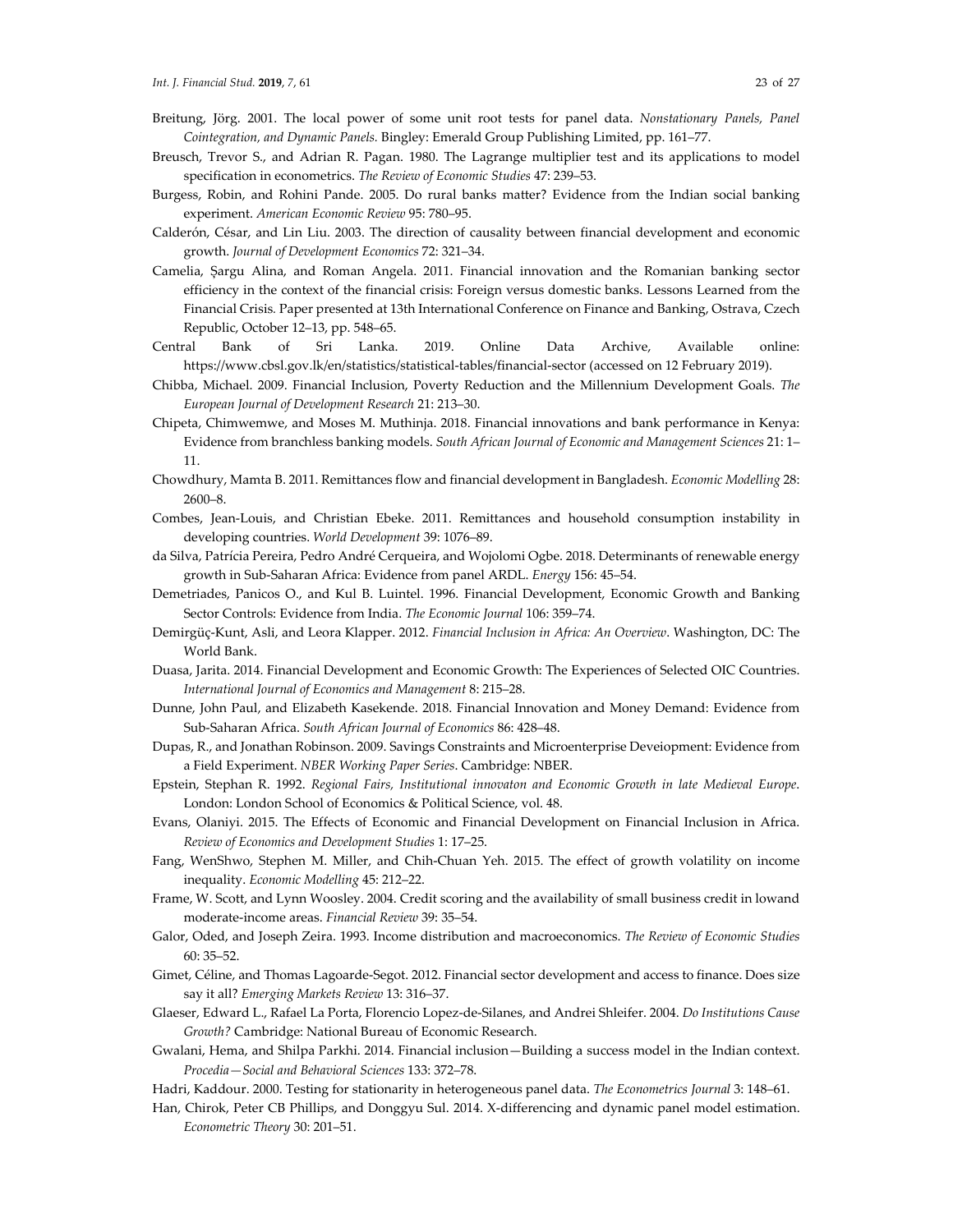- Hargrave, Timothy J., and Andrew H. Van de Ven. 2006. A collective action model of institutional Innovation. *Academy of Management Review* 5: 864–88.
- Hye, Qazi Muhammad Adnan. 2009. Financial innovation and demand for money in Pakistan. *The Asian Economic Review* 51: 219–28.
- Im, Kyung So, M. Hashem Pesaran, and Yongcheol Shin. 2003. Testing for unit roots in heterogeneous panels. *Journal of Econometrics* 115: 53–74.
- Johnson, Simon., and James Kwak. 2012. Is Financial Innovation Good For The Economy? In *Innovation Policy and the Economy.* Edited by J. Lerner and Scott Stern. Chicago: University of Chicago Press, pp. 1–15.
- Kamau, Daniel Mwangi, and Josphat Oluoch. 2016. Relationship between Financial Innovation and Commercial Bank Performance in Kenya. *International journal of Social Science and Information Technology* 2: 1–19.
- Kamboj, Sonia. 2014. Financial inclusion and growth of Indian economy: An empirical analysis. *The International Journal of Business & Management* 2: 175.
- Kao, Chihwa. 1999. Spurious regression and residual-based tests for cointegration in panel data. *Journal of Econometrics* 90: 1–44.
- Kasekende, Elizabeth. 2016. Financial Innovation and Money Demand in Sub-Saharan Africa. Ph.D. thesis, University of Cape Town, Cape Town, South Africa.
- Kim, Dai-Won, Jung-Suk Yu, and M. Kabir Hassan. 2010. Dynamic effects of trade openness on financial development. *Economic Modelling* 27: 254–61.
- Kim, Dong-Hyeon, Shu-Chin Lin, and Yu-Bo Suen. 2018. Financial inclusion and economic growth in OIC countries. *Research in International Business and Finance* 43: 1–14.
- Kim, Jong-Hee. 2016. A study on the effect of financial inclusion on the relationship between income inequality and economic growth. *Emerging Markets Finance and Trade* 52: 498–512.
- King, Robert G., and Ross Levine. 1993. Finance, entrepreneurship and growth. *Journal of Monetary Economics* 32: 513–42.
- Kumar, Basant, and Brajaraj Mohanty. 2011. Financial Inclusion and Inclusive Develoment in SAARC Countries with Special Reference to India. *Vilakshan: The XIMB Journal of Management* 8: 13–22.
- Kumar, Nitin. 2013. Financial inclusion and its determinants: Evidence from India. *Journal of Financial Economic Policy* 5: 4–19.
- Laeven, Luc., Ross Levine, and Ross Levine. 2014. *Financial Innovation and Endogenous Growth*. Stanford: Stanford University.
- Laeven, Luc, Ross Levine, and Stelios Michalopoulos. 2015. Financial innovation and endogenous growth. *Journal of Financial Intermediation* 24: 1–24.
- Levin, Andrew, Chien-Fu Lin, and Chia-Shang James Chu. 2002. Unit root tests in panel data: Asymptotic and finite-sample properties. *Journal of Econometrics* 108: 1–24.
- Lumpkin, Stephen. 2010. Regulatory issues related to financial innovation. *OECD Journal: Financial Market Trends* 2: 1–31.
- Maddala, Gangadharrao S., and Shaowen Wu. 1999. A comparative study of unit root tests with panel data and a new simple test. *Oxford Bulletin of Economics and Statistics* 61: 631–52.
- Makini, Samwel Omwenga. 2010. The Relationship between Financial Innovation and Financial Performance of Commercial Banks in Kenya. Master's thesis, University of Nairobi, Nairobi, Kenya.
- Mannah-Blankson, Theresa, and Franklin Belnye. 2004. *Financial Innovation and the Demand for Money in Ghana*. Accra: Bank of Ghana, pp. 1–23.
- Mbutor, Mbutor O., and Ibrahim A. Uba. 2013. The impact of financial inclusion on monetary policy in Nigeria. *Journal of Economics and International Finance* 5: 318–26.
- McGuire, Paul, and John Conroy. 2013. Fostering financial innovation for the poor The policy and regulatory environment. In *Private Finance for Human Development.* Edited by Pischke Awajdv. Washington, DC: The Foundation for Development Cooperation.
- Menyah, Kojo, Saban Nazlioglu, and Yemane Wolde-Rufael. 2014. Financial development, trade openness and economic growth in African countries: New insights from a panel causality approach. *Economic Modelling* 37: 386–94.
- Okere, Peter A., Ndugbu Michael, J. N. Ojiegbe, and Barr Lawrence Uzowuru. 2015. Bank and Non-Bank Financial Institutions and The Development Of The Nigerian Economy. *International Journal for Innovation Education and Research* 10: 23–36.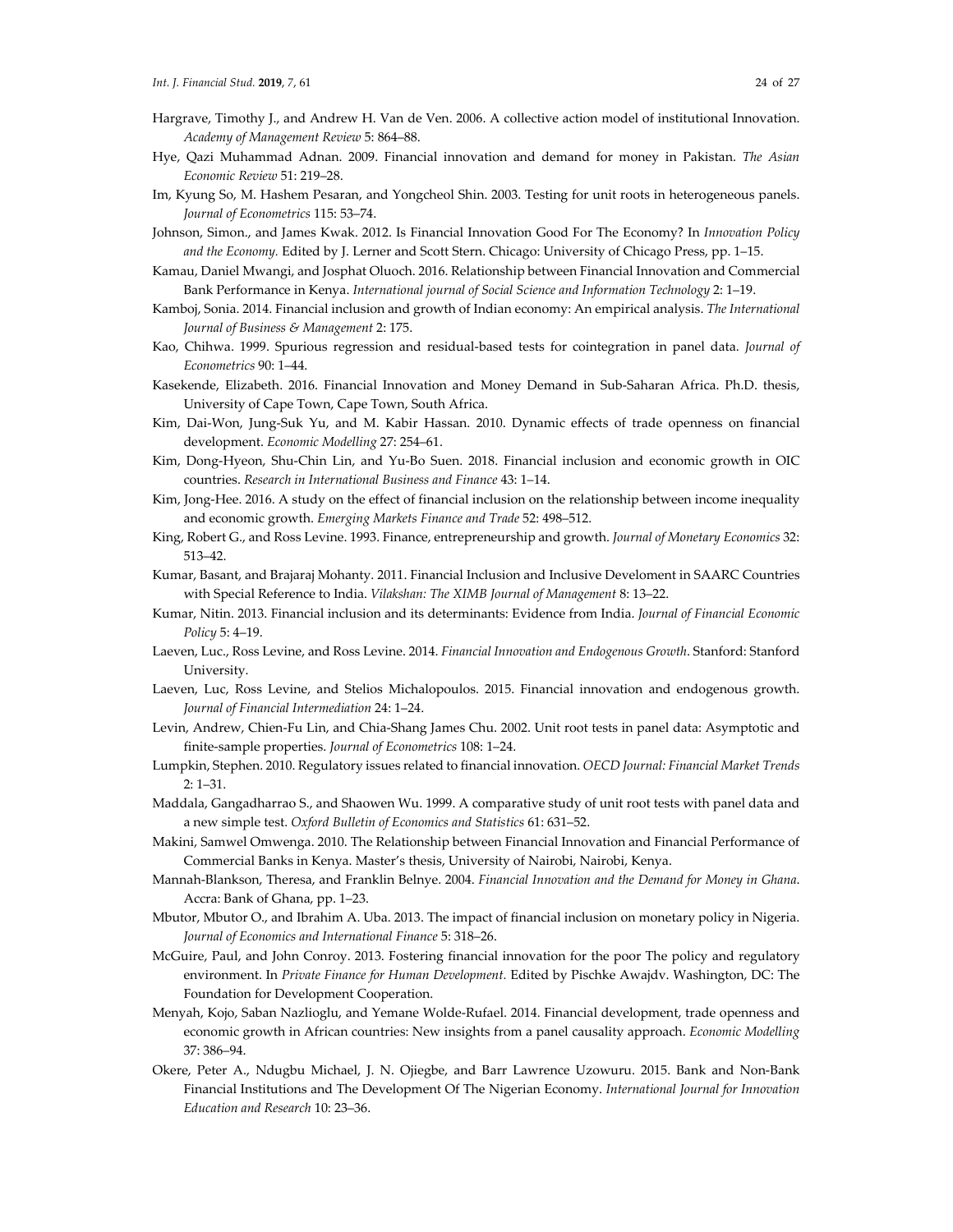- Michalopoulos, Stelios , Luc Laeven, and Ross Levine. 2009. *Financial Innovation and Endogenous Growth*. Cambridge: National Bureau of Economic Research.
- Michalopoulos, Stelios, Luc Laeven, and Ross Levine. 2011. *Inancial Innovation and Endogenous Growth*. Cambridge: National Bureau of Economic Research, pp. 1–33.
- Miller, Merton H. 1986. Financial innovation: The last twenty years and the next. *Journal of Financial and Quantitative Analysis* 21: 459–71.
- Mookerjee, Rajen, and Paul Kalipioni. 2010. Availability of financial services and income inequality: The evidence from many countries. *Emerging Markets Review* 11: 404–8.
- Muthinja, Moses Mwenda. 2016. Financial Innovations and Bank Performance in Kenya: Evidence from Branchless Banking Models. Ph.D. thesis, University of the Witwatersrand, Johannesburg, South Africa.
- Muthinja, Moses M., and Chimwemwe Chipeta. 2018. Financial innovation, firm performance and the speeds of adjustment: New evidence from Kenya's banking sector. *Journal of Economic and Financial Sciences* 11: 1–11.
- Naceur, Sami Ben, Adolfo Barajas, and Alexander Massara. 2015. *Can Islamic Banking Increase Financial Inclusion?* Washington, DC: International Monetary Fund.
- Nazlioglu, Saban, Fuat Lebe, and Selim Kayhan. 2011. Nuclear energy consumption and economic growth in OECD countries: Cross-sectionally dependent heterogeneous panel causality analysis. *Energy Policy* 39: 6615–21.
- Nepal Rastra Bank. 2019. Online Data Archieve. Available online: https://www.nrb.org.np/bfr/monthly\_statistics.php?tp=Monthly\_Statistics&&vw=15 (accessed on 15.03.2019).
- Nyamongo, Esman Morekwa, Roseline N. Misati, Leonard Kipyegon, and Lydia Ndirangu. 2012. Remittances, financial development and economic growth in Africa. *Journal of Economics and Business* 64: 240–60.
- Ozcan, Yasar A. 2008. *Health Care Benchmarking and Performance Evaluation "An Assessment Using Data Envelopment Analysis (DEA)*. New York: Springer.
- Pedroni, Peter. 1999. Critical values for cointegration tests in heterogeneous panels with multiple regressors. *Oxford Bulletin of Economics and Statistics* 61: 653–70.
- Pedroni, Peter. 2004. Panel cointegration: Asymptotic and finite sample properties of pooled time series tests with an application to the PPP hypothesis. *Econometric Theory* 20: 597–625.
- Pesaran, M. Hashem 2004. General Diagnostic Tests for Cross Section Dependence in Panel. *CESifo Working Paper Series* 1229.
- Pesaran, M. Hashem. 2006. Estimation and inference in large heterogeneous panels with a multifactor error structure. *Econometrica* 74: 967–1012.
- Pesaran, M. Hashem, Yongcheol Shin, and Ron P. Smith. 2001. Bounds testing approaches to the analysis of level relationships. *Journal of Applied Econometrics* 16: 289–326.
- Pesaran, M. Hashem, Yongcheol Shin, and Ron P. Smith. 1999. Pooled mean group estimation of dynamic heterogeneous panels. *Journal of the American Statistical Association* 94: 621–34.
- Pesaran, M. Hashem, and Ron Smith. 1995. Estimating long-run relationships from dynamic heterogeneous panels. *Journal of Econometrics* 68: 79–113.
- Pesaran, M. Hashem, Aman Ullah, and Takashi Yamagata. 2008. A bias-adjusted LM test of error cross-section independence. *The Econometrics Journal* 11: 105–27.
- Qamruzzaman, Md., and Wei. Jianguo. 2017. Financial innovation and economic growth in Bangladesh. *Financial Innovation* 3: 19.
- Qamruzzaman, Md., and Jianguo Wei. 2018a. Does Foreign Direct Investment, Financial Innovation, and Trade Openness Coexist in the Development Process: Evidence from Selected Asian and African Countries? *British Journal of Economics, Finance and Management Sciences* 16: 73–94.
- Qamruzzaman, Md., and Jianguo Wei. 2018b. Nexus between financial innovation and economic growth in South Asia: Evidence from ARDL and nonlinear ARDL approaches. *Financial Innovation* 4: 20.
- Qamruzzaman, Md., and Jianguo Wei. 2018c. Financial Innovation, Stock Market Development, and Economic Growth: An Application of ARDL Model. *International Journal of Financial Studies* 6: 69.
- Qamruzzaman, Md., and Jianguo Wei. 2019. Do financial inclusion, stock market development attract foreign capital flows in developing economy: A panel data investigation. *Quantitative Finance and Economics* 3: 88– 108.
- Raffaelli, Ryan, and Mary Ann Glynn. 2013. Institutional Innovation: Novel, Useful, and Legitimate. In *Institutional Analysis Conference.* Boston: Harvard Business School, pp. 1–35.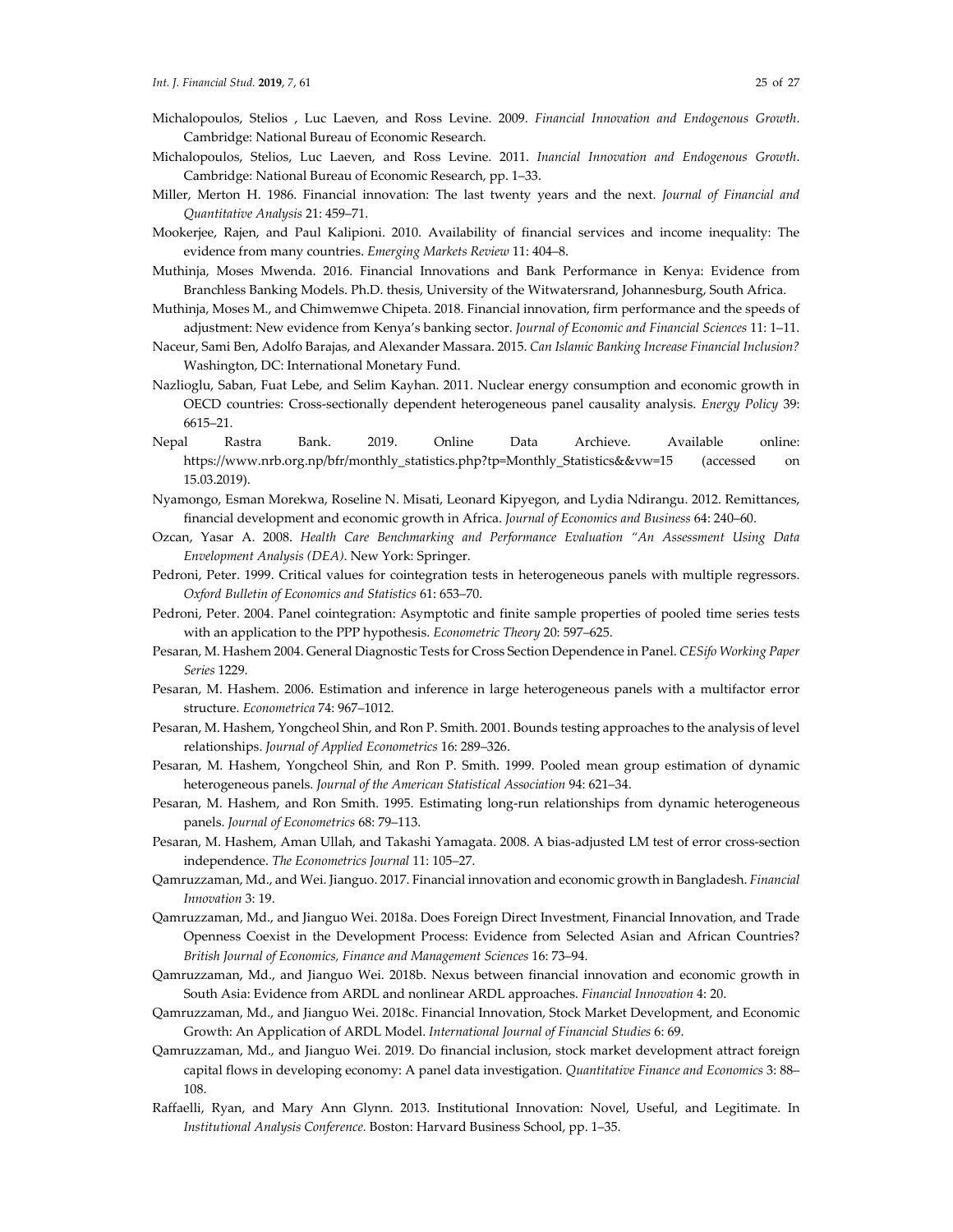- Rasheed, Balach, Siong-Hook Law, Lee Chin, and Muzafar Shah Habibullah. 2016. The role of financial inclusion in financial development: International evidence. *Abasyn University Journal of Social Sciences* 9: 330–48.
- Reserve Bank of India. 2019. Annual Data Archive. Available online: https://www.rbi.org.in/Scripts/Publications.aspx?publication=Annual (accessed on 15 February 2019).
- Royal Monetary Authority. 2019. Central Bank of Bhutan. Available online: https://www.rma.org.bt/publication.jsp?id=5 (accessed on 15 March 2019).
- Sanjaya, I. Made, and Nursechafia Nursechafia. 2016. Financial Inclusion and Inclusive Growth: A Cross-Province Analysis In Indonesia. *Buletin Ekonomi Moneter dan Perbankan* 18: 281–306.
- Sarma, Mandira. 2008. *Index of Financial Inclusion*. Working Paper. Delhi: Indian Council for Research on International Economic Relations.
- Sarma, Mandira. 2012. *Index of Financial Inclusion—A Measure of Financial Sector Inclusiveness*. Working Paper. Berlin: Hochschule für Technik und Wirschaft*.*
- Sarma, Mandira, and Jesim Pais. 2008. *Financial Inclusion and Development: A Cross Country Analysis*. New Delhi: Madras Schools of Economics.
- Schrieder, Gertrud, and Franz Heidhues. 1995. Reaching the Poor through Financial Innovations. *Quarterly Journal of International Agriculture* 2: 132–48.

Schumpeter, Joseph. 1911. *The Theory of Economic Development.* Cambridge: Harvard University Press.

- Sekhar, Satya, and V. Gudimetla. 2013. Theorems and Theories of Financial Innovation: Models and Mechanism Perspective. *Financial and Quantitative Analysis* 1: 26.
- Shabani, Zahra Dehghan, and Rouhollah Shahnazi. 2019. Energy consumption, carbon dioxide emissions, information and communications technology, and gross domestic product in Iranian economic sectors: A panel causality analysis. *Energy* 169: 1064–78.
- Sharma, Dipasha. 2016. Nexus between financial inclusion and economic growth: Evidence from the emerging Indian economy. *Journal of Financial Economic Policy* 8: 13–36.
- Shaughnessy, Haydn. 2015. *Innovation in Financial Services: The Elastic Innovation Index Report*. La Hulpe: Innotribe, vol. 21.
- Shin, Yongcheol, Byungchul Yu, and Matthew Greenwood-Nimmo. 2014. Modelling asymmetric cointegration and dynamic multipliers in a nonlinear ARDL framework. *Festschrift in Honor of Peter Schmidt.* Berlin: Springer, pp. 281–314.
- Shittu, Ayodele Ibrahim. 2012. Financial Intermediation and Economic Growth in Nigeria. *British Journal of Arts and Social Sciences* 4: 164–79.
- Siddiqui, Danish Ahmed, and Qazi Masood Ahmed. 2009. The Causal Relationship between Institutions and Economic Growth: An Empirical Investigation for Pakistan Economy. *International Economics and Business* 5: 1–19.
- Silve, Florent, and Alexander Plekhanov. 2014. *Institutions, Innovation and Growth: Cross-Country Evidence*. London: European Bank for Reconstruction and Development, vol. 28.
- Sood, Vishal, and Poorva Ranjan. 2015. Financial Innovation in India: An Empirical Study. *Journal of Economic and Business Review* 10: 1–20.
- Soto, Marcelo. 2009. *System GMM Estimation with a Small Sample*. Barcelona: Barcelona Graduate School of Economics.
- State Bank of Pakistan. 2019. Online Data Archive. Available online: http://www.sbp.org.pk/ecodata/index2.asp (accessed on 19 March 2019).
- Swamy, Vighneswara. 2012. *Bank-Based Financial Intermediation for Financial Inclusion and Inclusive Growth*. Rochester: SSRN.
- Tufano, Peter. 2002. Financial Innovation. In *The Handbook of Economics of Finance.* Amsterdam: Elsevier*.*
- Tufano, Peter. 2003. Financial Innovation. In *The Handbook of Economics of Finance.* Amsterdam: Elsevier*,* vol. 1, pp. 307–35.
- Carbó Valverde, Santiago, Rafael López del Paso, and Francisco Rodríguez Fernández. 2016. Financial innovation in Banking: Impact on Regional Growth. *Journal of Development Economics* 10: 1–40.
- Westerlund, Joakim. 2007. Testing for error correction in panel data. *Oxford Bulletin of Economics and Statistics* 69: 709–48.